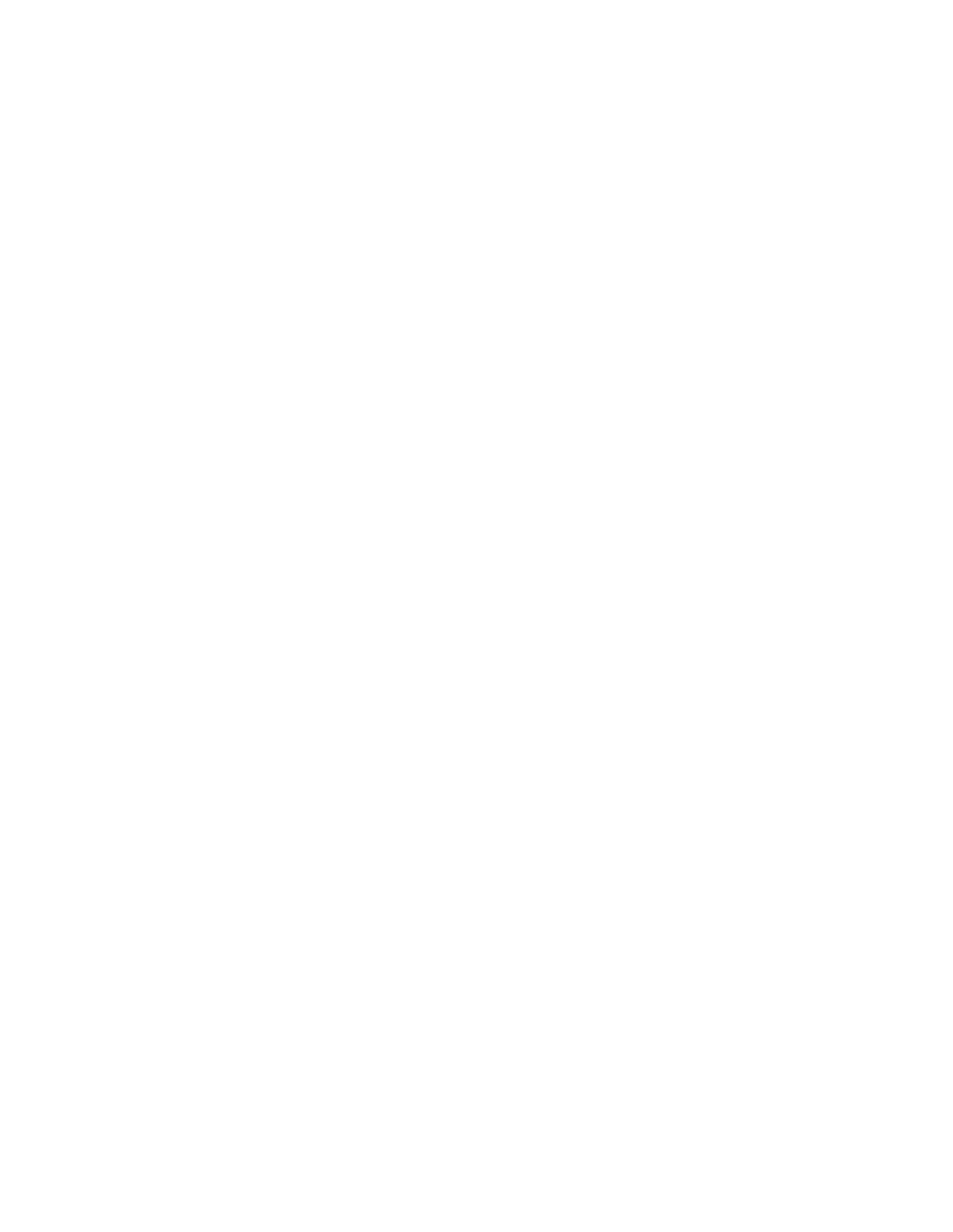# **DRIVING AND CLUBBING IN SYDNEY: A STUDY OF DRUG USE AND RISK AMONG NIGHTCLUB ATTENDEES**

# **Joanne Ross, Gabrielle Campbell, Louisa Degenhardt and Paul Dillon**

## **Technical Report Number 289**

### **Funded by the NSW Roads and Traffic Authority**

**ISBN: 978 0 7334 2586 8** 

### **©NATIONAL DRUG AND ALCOHOL RESEARCH CENTRE, UNIVERSITY OF NEW SOUTH WALES, SYDNEY, 2007**

**This work is copyright. You may download, display, print and reproduce this material in unaltered form only (retaining this notice) for your personal, non-commercial use or use within your organisation. All other rights are reserved. requests and enquiries concerning reproduction and rights should be addressed to the Information Manager, National Drug and Alcohol Research Centre, University of New South Wales, Sydney, NSW 2052, Australia.**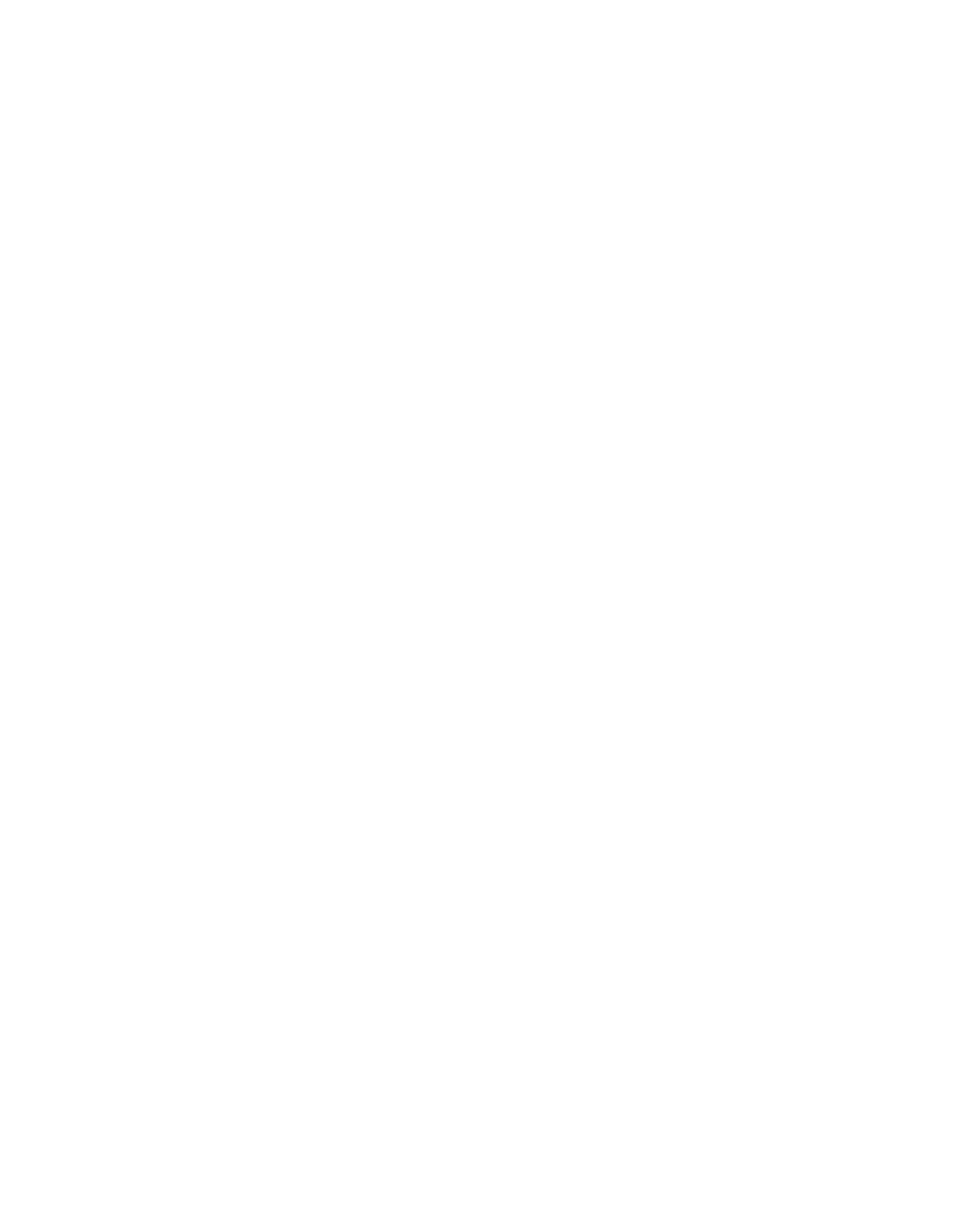### **ACKNOWLEDGEMENTS**

This study was funded by the NSW Roads and Traffic Authority (RTA), and initiated by NSW Police. We thank them for their support with this work. Thanks also goes to those who assisted with the recruitment and interviewing of participants, and to Natasha Sindicich for completing the data entry for this study. Many thanks to the nightclubs in Sydney who agreed to be involved in this study, thereby enabling the recruitment of participants. Thank you also to the participants without whom the study would not have been possible.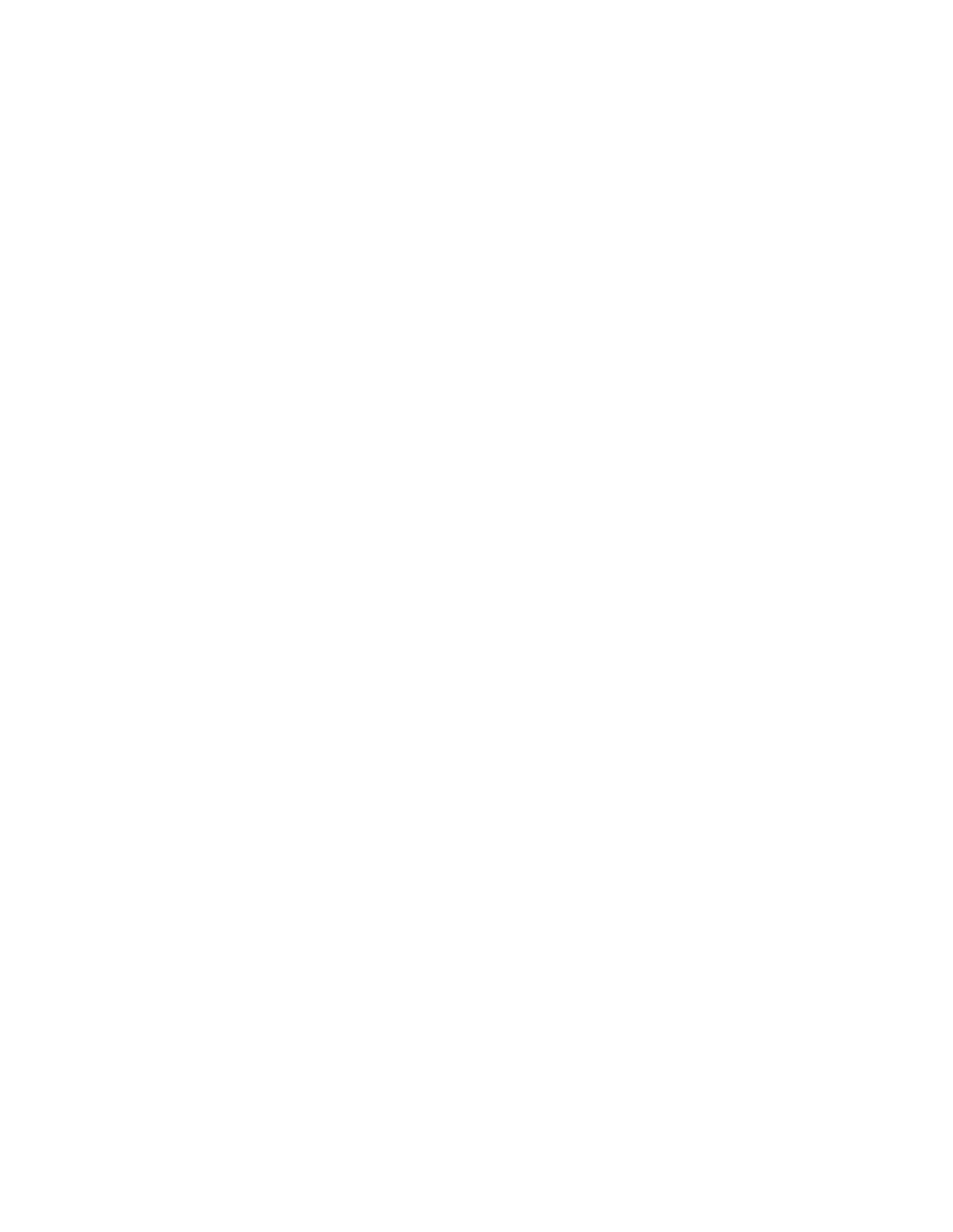### **TABLE OF CONTENTS**

| 1.1 |                    |  |
|-----|--------------------|--|
| 1.2 |                    |  |
| 1.3 |                    |  |
| 1.4 |                    |  |
| 1.5 |                    |  |
| 1.6 |                    |  |
| 1.7 |                    |  |
| 1.8 |                    |  |
| 1.9 |                    |  |
| 2.  |                    |  |
| 2.1 |                    |  |
| 2.2 |                    |  |
| 2.3 |                    |  |
| 3   | <b>RESULTS</b>     |  |
| 3.1 |                    |  |
| 3.2 |                    |  |
| 3.3 |                    |  |
| 3.4 |                    |  |
| 4   |                    |  |
| 41  |                    |  |
|     | <b>REFERENCES.</b> |  |
|     |                    |  |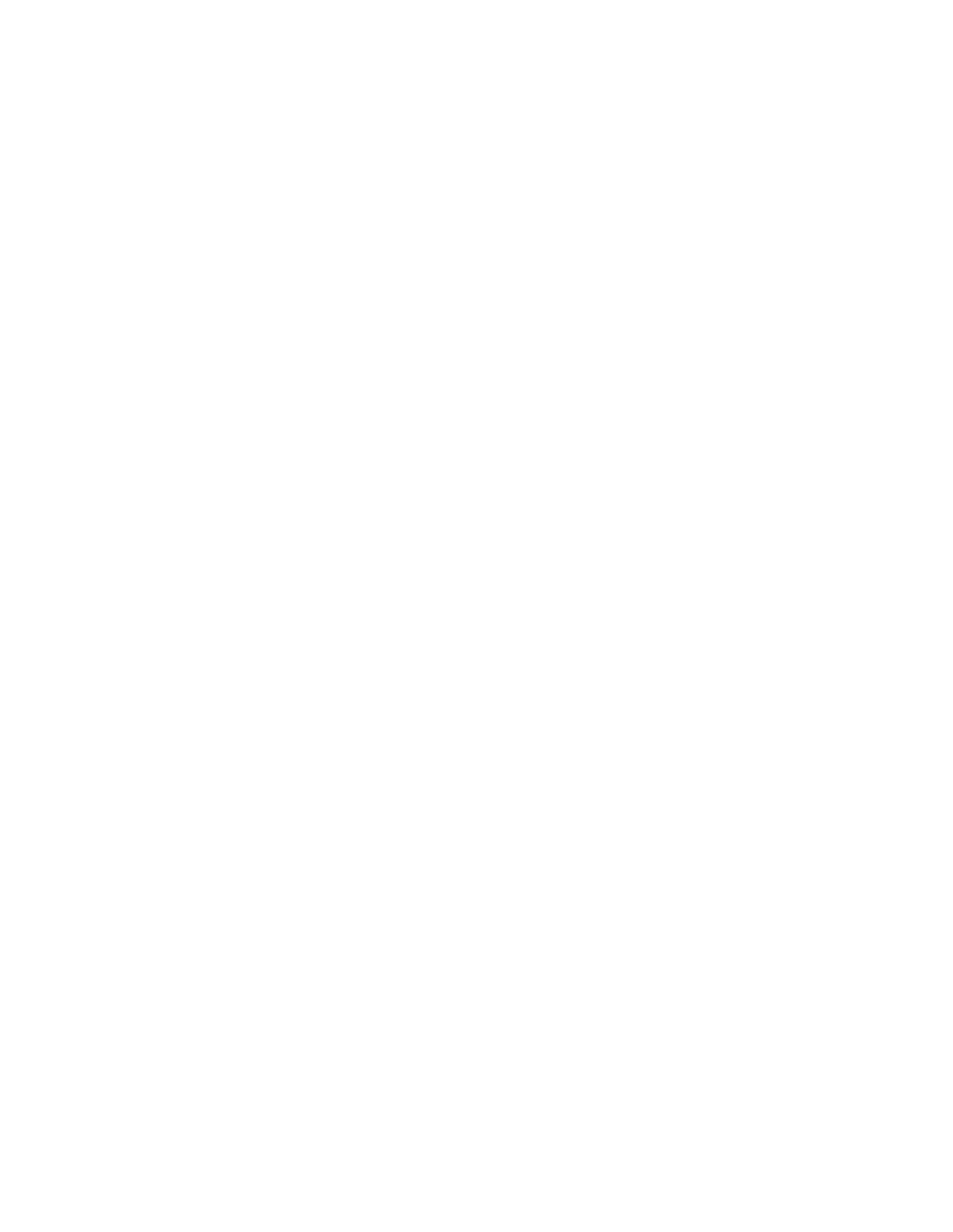# **LIST OF TABLES**

<span id="page-8-0"></span>

| Table 3: Participants' modes of transport to and from nightclub venues 15                 |  |
|-------------------------------------------------------------------------------------------|--|
|                                                                                           |  |
| Table 5: Experience of being a passenger of a driver under the influence of drugs18       |  |
| Table 6: Understanding of roadside drug testing and its effects upon nightclub attendees' |  |
|                                                                                           |  |

### **LIST OF FIGURES**

| Figure 1: Participants' perceptions of risk associated with driving under the influence of  |  |
|---------------------------------------------------------------------------------------------|--|
|                                                                                             |  |
| Figure 2: Participants' perceptions of risk of being caught under the influence of drugs if |  |
|                                                                                             |  |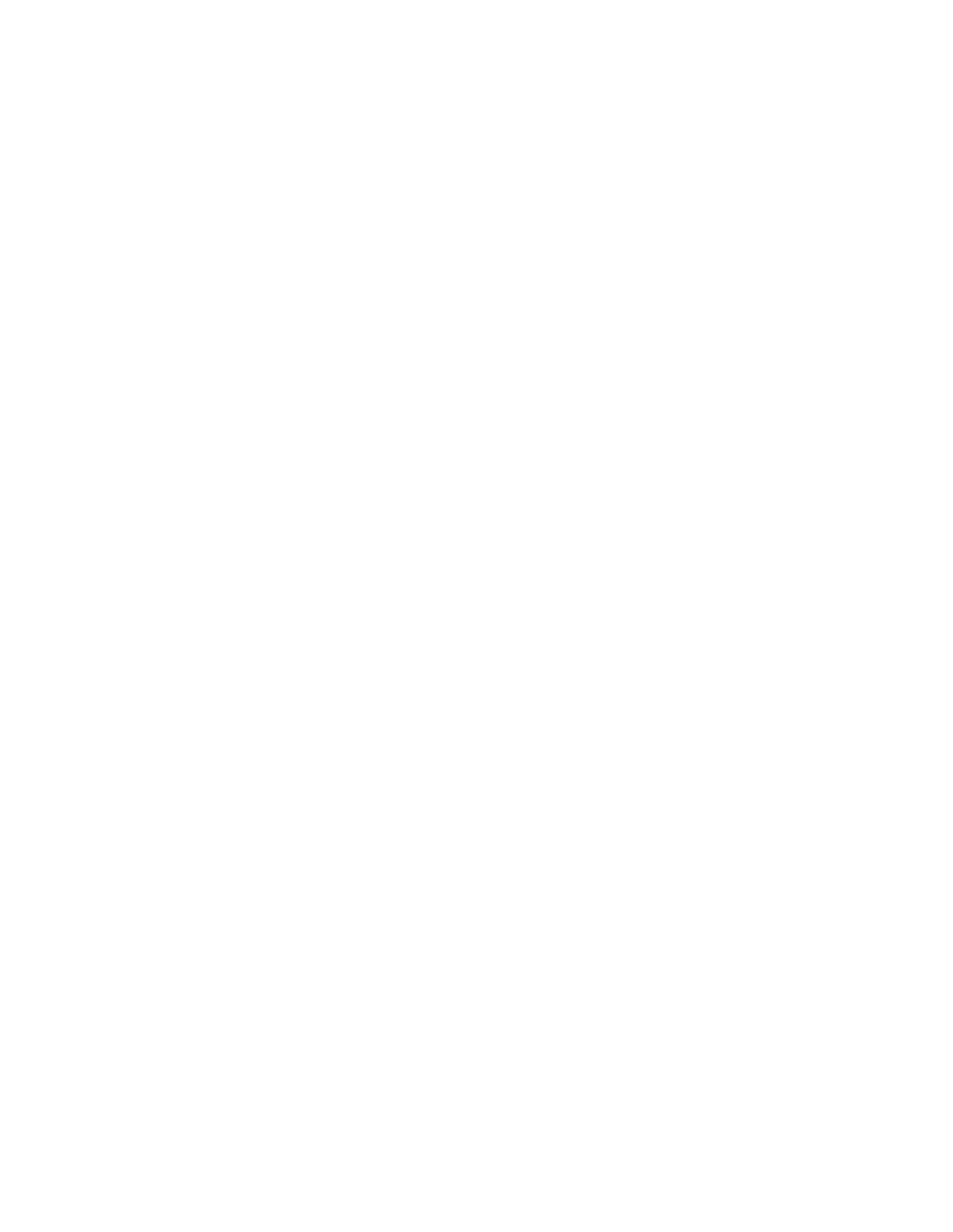#### <span id="page-10-0"></span>**EXECUTIVE SUMMARY**

'Ecstasy' (3,4-methylenedioxymethamphetamine or MDMA) was originally synthesised in 1914, but has recently gained popularity as a drug often associated with the nightclub and dance party scene. Research has shown that ecstasy and related drugs (ERD) are mostly taken in the dance/nightclub environment where the stimulant and hallucinogenic effects are best appreciated (Degenhardt, Barker & Topp, 2004, Dunn, Degenhardt & Stafford, 2006). The majority of these venues have limited opening hours and as some of the effects of ERD can last for a considerable amount of time it can be assumed that patrons may still be under the influence of drugs at closing time and as they head home.

There is limited literature on the effect of ERD on driving, with much more research required in order to increase understanding of the impairing effects of these drugs. Experimental studies of the acute effects of a single dose of MDMA on psychomotor performance and actual driving behaviour have suggested small improvements in certain aspects like tracking in compensatory tracking tasks, and weaving in an on-the-road driving task (Lamers et al., 2003; Ramaekers, Kuypers & Samyn, 2006). Other aspects like time to contact estimation, and speed adaptations in an on-the-road car following task, were seen to deteriorate. Similarly, experimental studies suggest that methamphetamine has the potential to increase risk-taking, and can result in inappropriate and dangerous driving behaviour, such as speeding and carelessness. There is also reasonable evidence to suggest that driving after using cannabis, a drug commonly used among night-club attendees, probably increases the risk of motor vehicle accidents (Hall, Degenhardt & Lynskey, 2001).

Both impaired driving and being a passenger of an impaired driver appear to be common occurrences among nightclub/dance party attendees. An Australian study of 216 ecstasy users found about half of the sample (49%) admitted to having driven a motor vehicle shortly after ecstasy use, and half of this subgroup (49%) believed that the drug had a detrimental influence on driving ability (Gascoigne, Copeland & Dillon, 2004). Likewise in a recent Victorian study of nightclub attendees around one in ten participants reported that on the night of interview they would either drive under the influence or be driven by so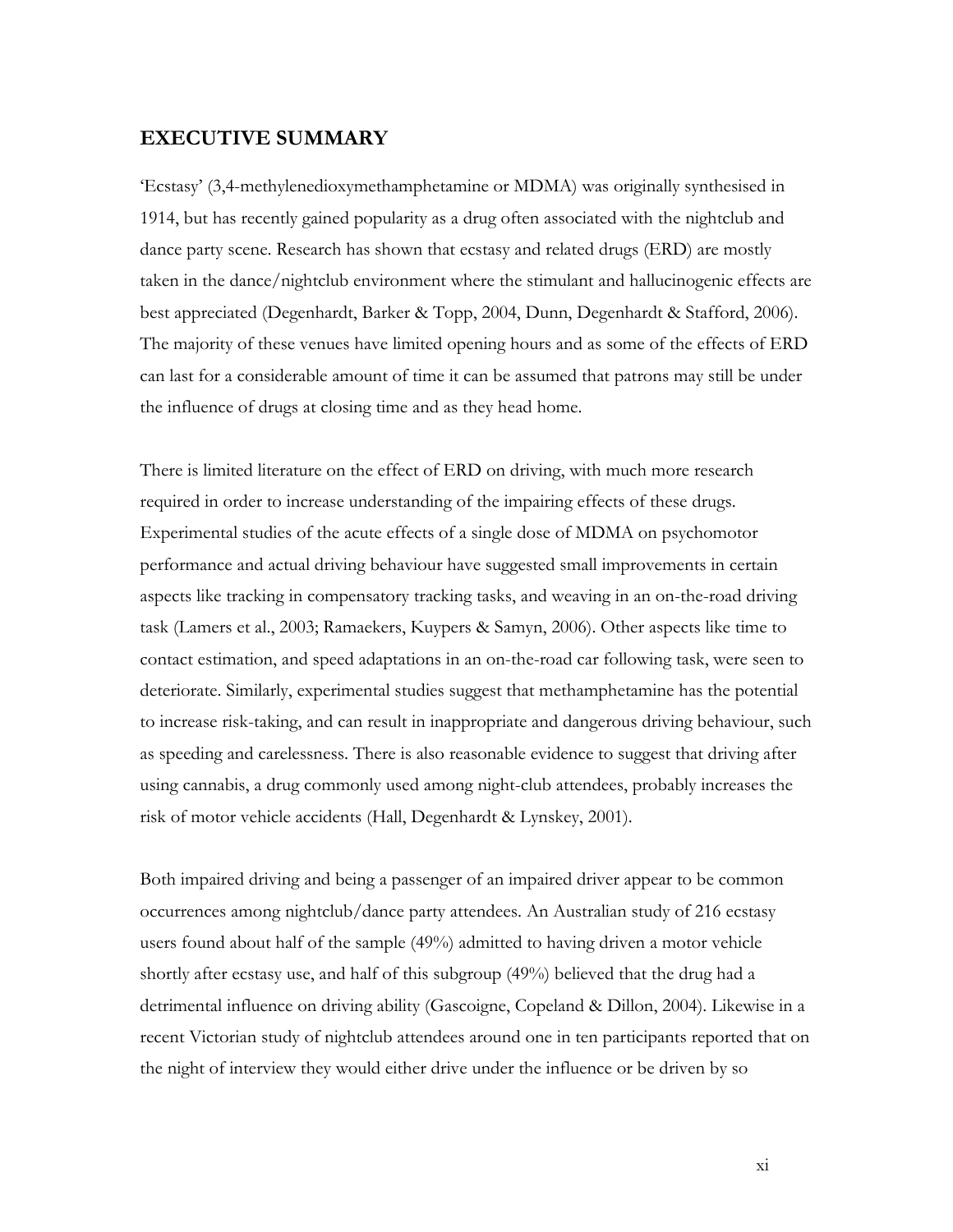meone under the influence of alcohol (10%), cannabis (11%), and/or methamphetamine (8%) (Degenhardt et al., 2006).

In an attempt to address concerns about the occurrence of illicit drug use among drivers, the New South Wales Government passed legislation in October 2006 that would allow the conduct of random roadside drug testing (RDT). This was to be completed by means of a saliva test, for three illicit drugs: THC (the main active ingredient of cannabis), methylamphetamine (a drug variously sold as 'speed' methamphetamine powder, 'base' methamphetamine, or 'crystal' methamphetamine), and methylenedioxymethamphetamine (MDMA or ecstasy). The *Road Transport Legislation Amendment (Drug Testing) Act 2006*  commenced on 13 December 2006. While legislation allows for random testing, it is likely that New South Wales Police activity will be intelligence driven, targeting drug screening at locations where high-risk drivers are likely to present, in order to maximize the potential benefit and efficiency of the legislation.

In anticipation of the introduction of roadside saliva testing in NSW, this study was conducted in November 2006 to examine the prevalence of illicit drug use among nightclub attendees in Sydney, NSW; their transport methods; and their histories of drug use and driving. A subsidiary aim of this study was to establish a 'baseline' against which future studies might be able to compare drug use and driving behaviour after the introduction of testing.

In total, 419 persons were interviewed for the study. Three-quarters of the sample were male (75%) and they were, on average, 23.5 years old. Most were single (79%), with 17% reporting that they were currently married or in a defacto relationship. Three in four of the sample (74%) reported that they had completed high school. Drug use was common among this sample. The most commonly reported drugs used on the last clubbing occasion were alcohol (71%), ecstasy (47%), methamphetamine powder (24%), and cannabis (15%). Participants reported a variety of means of transport to the venue on the last clubbing occasion. Participants most commonly reported driving themselves (28%), getting a lift with someone (22%), or using public transport (17%) to get to the venue. Similarly the most common means of getting home on the last clubbing occasion were driving themselves (27%),

xii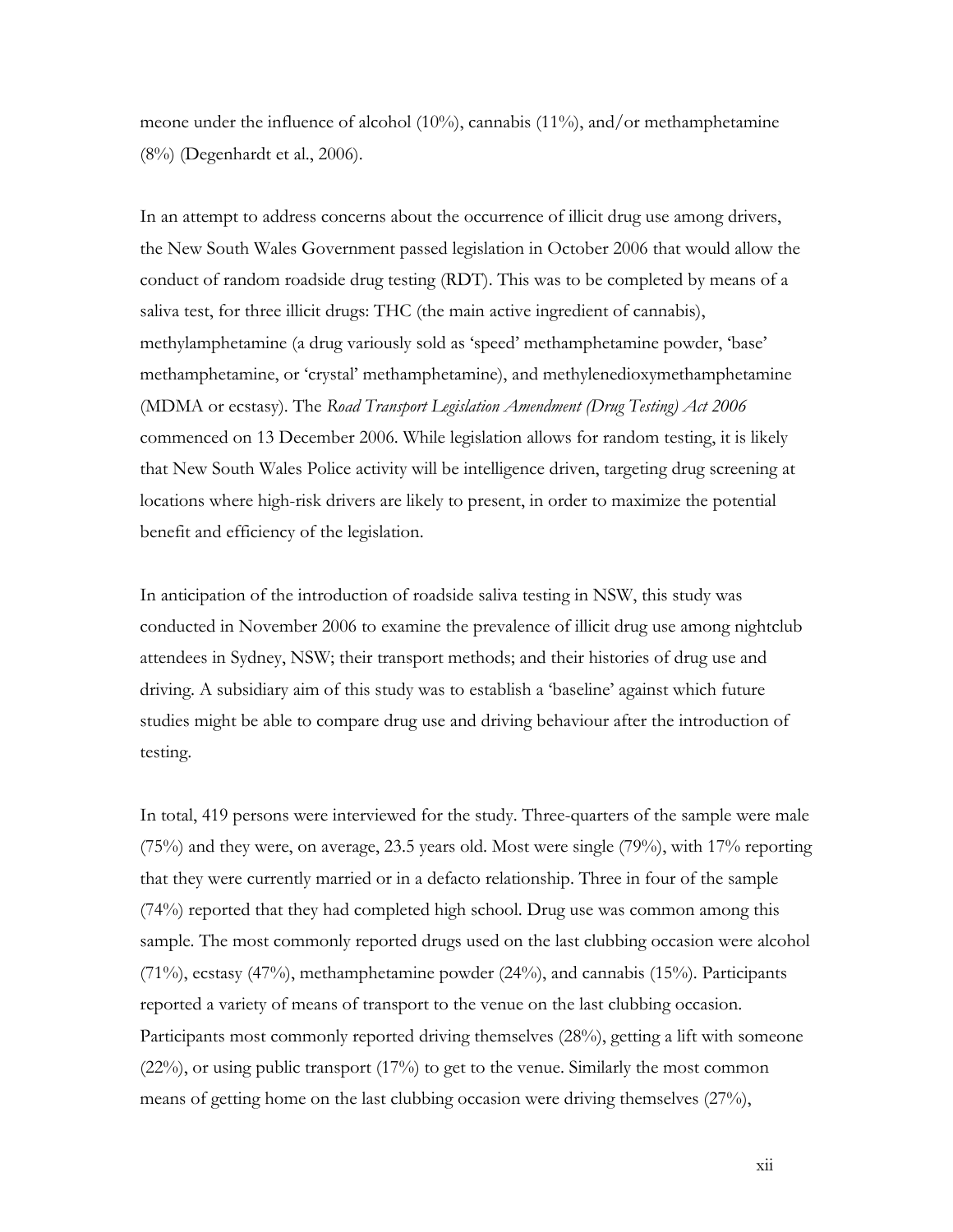being driven by someone else (21%) or taking a taxi (24%). The level of taxi usage is quite high, and is probably indicative of inner city users with short distances to travel for whom taxis use is appropriate and affordable.

Notable proportions reported having driven under the influence of ecstasy (15%), methamphetamine powder (9%), alcohol (9%) or cannabis (5%) on their last clubbing occasion. Similarly, many reported having been a passenger of someone under the influence of ecstasy (22%), alcohol (15%), methamphetamine powder (14%) or cannabis (12%) on that occasion.

Eighty-five percent of participants reported that they had heard of roadside drug testing. Large proportions of participants correctly thought that the test would detect the use of ecstasy (86%), methamphetamine powder (78%), crystal methamphetamine (62%) and cannabis (78%). There was some error, however, in the drugs that participants thought could be detected by the test, with around two in five thinking that the test could detect heroin (40%) and three in five believing it could detect cocaine (61%).

All participants were asked if roadside drug testing would change their clubbing and driving behaviour. Over a third of the sample indicated that it would change their behaviour: 8% reported that they wouldn't use drugs if planning to drive, 6% reported that they would wait 2–3 hours before driving after taking drugs and 18% reported that they would not drive if they were clubbing. Of the 18% who would not drive if taking drugs, 46% reported they would catch a taxi, 39% reported that they would catch public transport and 14% would get someone else to drive them. Importantly, 46% of those with a drug driving history reported that the test would change their clubbing behaviour, highlighting the potential of RDT to be an effective prevention strategy with favourable public health implications.

The NSW Government supports a 'harm minimisation' approach to drug use. This legislation is designed to focus on road safety and prevention, rather than drug detection, aiming to deter NSW drivers who have recently used cannabis, methamphetamine and MDMA from driving a vehicle, based on the possibility of getting caught. The legi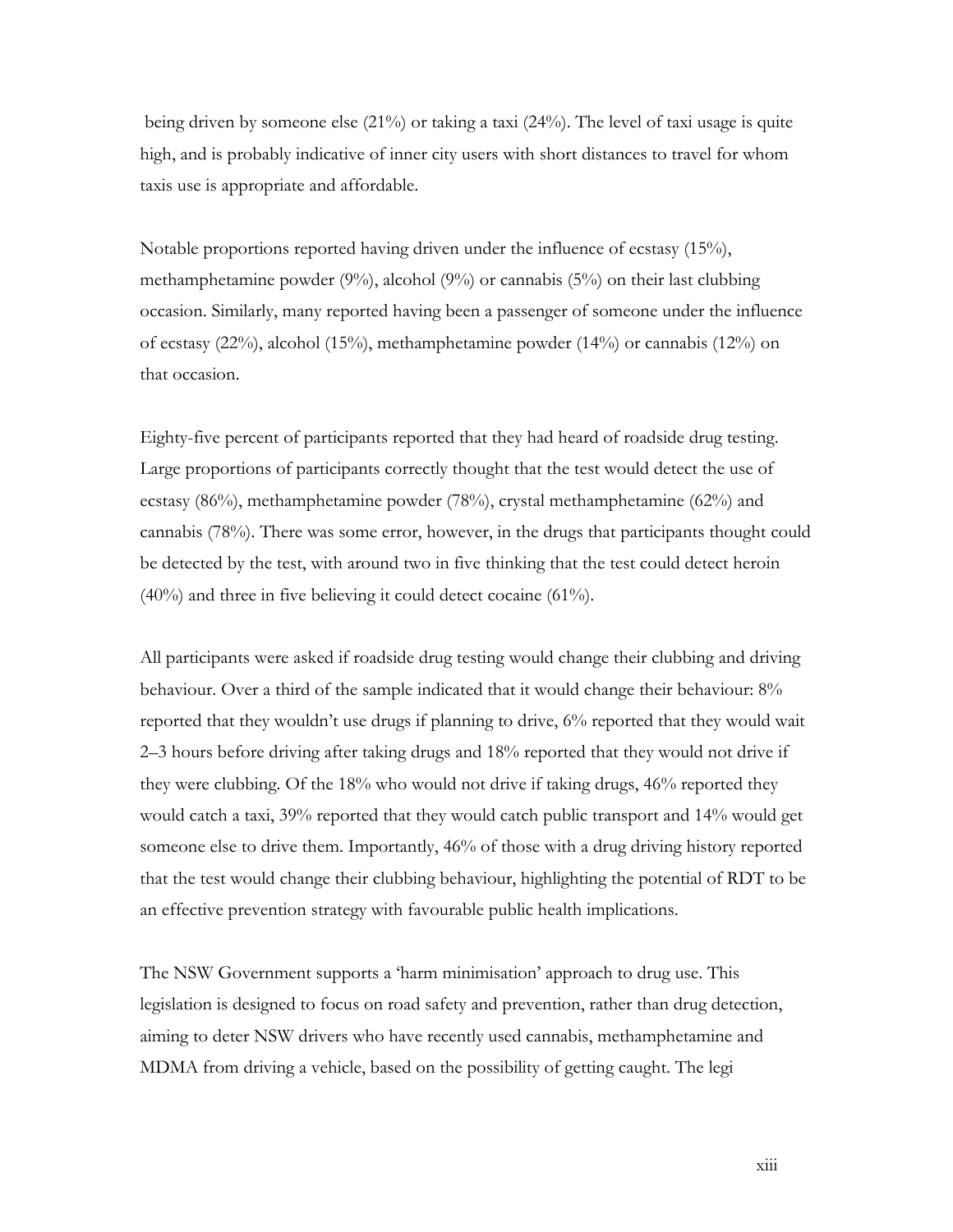slation regarding RDT states that the Police have the power to require a person to undergo one or more oral fluid tests for prescribed illicit drugs if the officer believes the person:

- a) is or was driving a motor vehicle on a road or road related area, or
- b) is or was occupying the driving seat of a motor vehicle on a road or road related area and attempting to put the vehicle in motion, or
- c) being the holder of a driver licence, is or was occupying the seat in a motor vehicle next to a holder of a learner licence while the holder of the learner licence is or was driving the vehicle on a road or road related area.

The findings of the current study suggest that the introduction of roadside drug testing in NSW may have positive impacts upon drug use and driving risk behaviours among a sample of young persons attending nightclubs. It will be of interest to examine whether the intentions of such persons to change their behaviours are borne out following the introduction of RDT.

The success and continued impact of the operation amongst young clubbers will be dependent on ensuring that testing is just part of an overall education program. Targeted information outlining not only what is known about the effects of drugs on driving behaviour, but also how long drugs can be detected in the system, may add to the deterrent effect of roadside testing. Information provision and increasing the transport options for young people are likely to play an important part in reducing the number of young clubbers who use drugs and drive.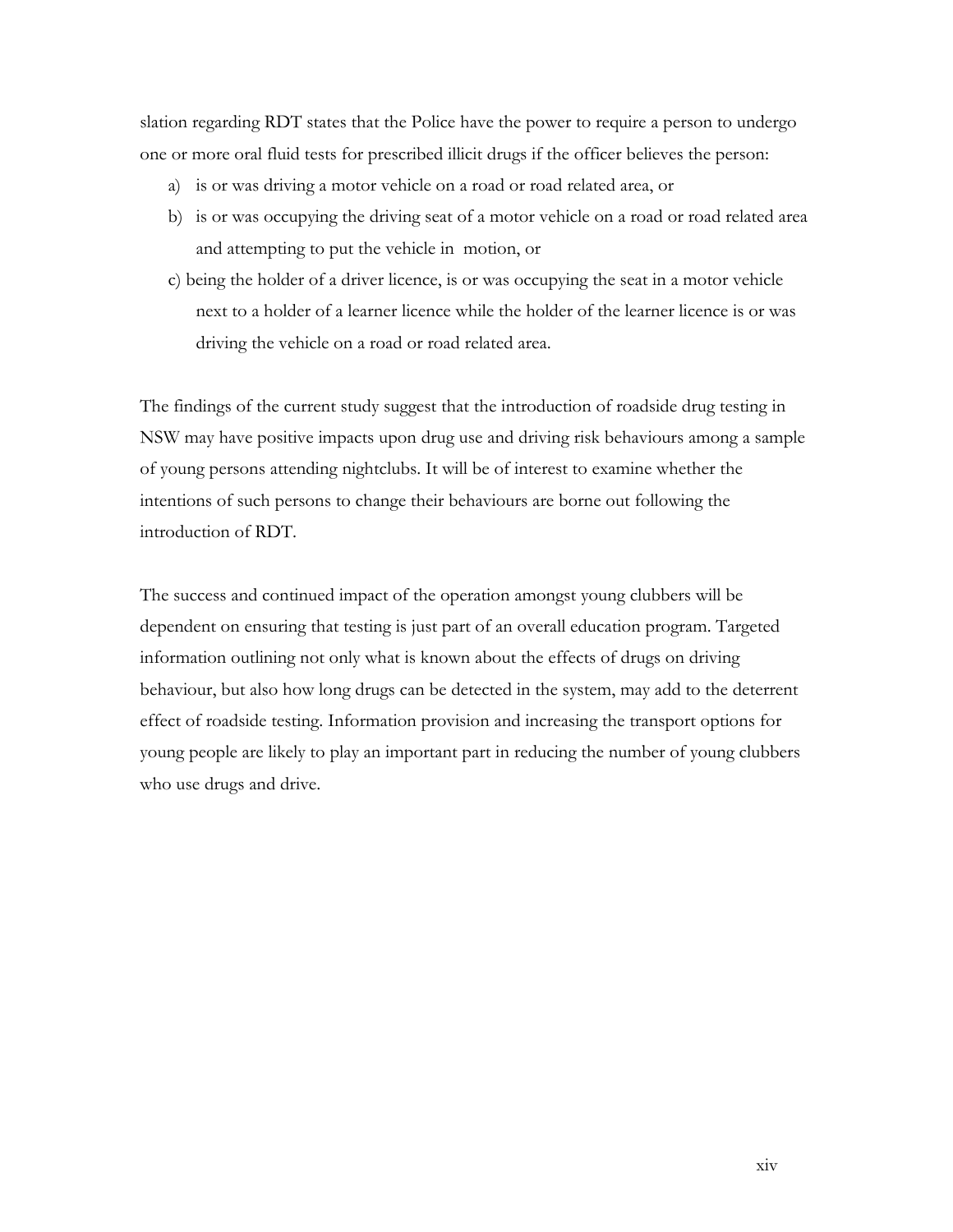#### <span id="page-14-0"></span>**1 INTRODUCTION**

#### **1.1 Ecstasy use in Australia**

Ecstasy is a street term commonly used for tablets containing 3,4 methylendioxymethamphetamine (MDMA). MDMA is a stimulant with hallucinogenic properties. It produces such short-term effects as euphoria and a feeling of well-being, increased self-confidence, lack of inhibitions, sweating, inability to sleep and increased body temperature. Little is known about the long-term effects, however, at high doses these can include memory and cognition problems, depression and neurotoxicity (Degenhardt & Dunn, 2007). While ecstasy was originally synthesized in 1914, it has recently gained popularity within the nightclub and dance party scene.

According to the National Drug Strategy Household surveys, the proportion of the general population reporting lifetime use of ecstasy has risen steadily from 1.7% in 1995 to 7.5% in 2004 (Australian Institute of Health & Welfare, 2005). Similarly, an upward trend has been observed in the recent (past 12 month) use of ecstasy, increasing from 1% in 1995 to 3.4% in the 2004 survey (Australian Institute of Health & Welfare, 2005). Recent use was highest among the  $14-19$  year old  $(4.3\%)$ , and  $20-29$  year old  $(12\%)$  age groups.

In reality, drugs sold and consumed as ecstasy could contain any combination of a number of substances that may or may not be related to MDMA. For the purposes of this report, the term ecstasy is used on the understanding that drugs consumed as 'ecstasy' may not be MDMA or even one of its analogues.

It is well documented that ecstasy users are typically polydrug users (Stafford et al., 2005; Dunn, Degenhardt & Stafford, 2006). The Ecstasy and related Drug Reporting System (EDRS), is a study that monitors ecstasy and related drug (ERD) markets across all states and territories of the country (Stafford et al., 2005). According to the 2005 NSW EDRS, ecstasy users were reported to have tried a mean of 11 drug classes, with 7 having been used in the preceding 6 months (Dunn, Degenhardt & Stafford, 2006). The main drugs recently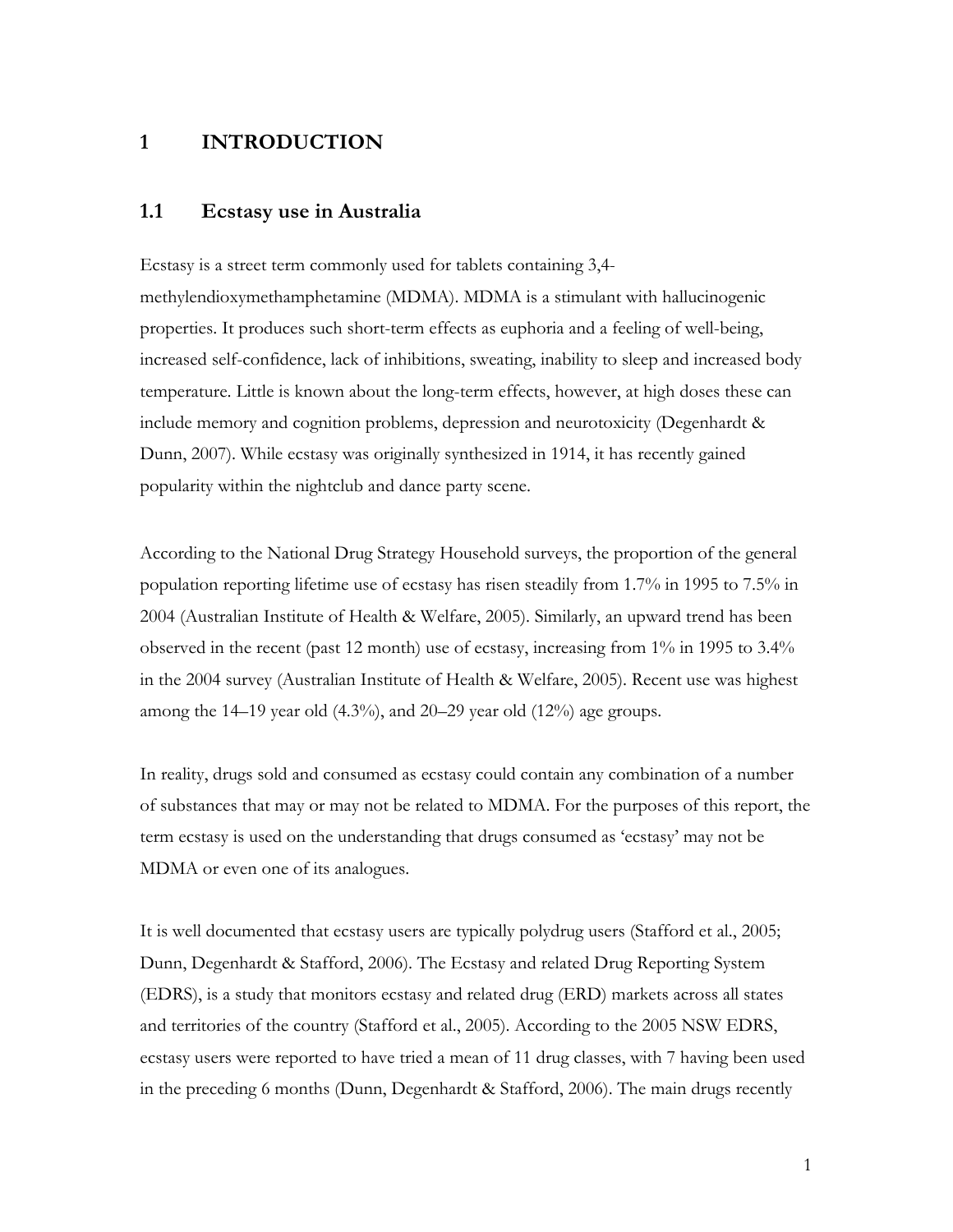<span id="page-15-0"></span>used were alcohol (75%), methamphetamine powder (speed; 58%), tobacco (55%) and cannabis (49%), with smaller proportions reporting having used cocaine (24%), ketamine (22%), crystal methamphetamine (21%) or GHB (5%).

Research has shown that ERD are mostly taken in the dance/nightclub environment where the stimulant and hallucinogenic effects are best appreciated (Degenhardt, Barker & Topp, 2004, Dunn, Degenhardt & Stafford 2006). The majority of these venues have limited opening hours and as some of the effects of ERD can last for a considerable amount of time it can be assumed that patrons may still be under the influence of drugs at closing time and as they head home. This is supported by the practice of post clubbing 'chill outs' or 'recoveries', where groups of friends/clubbers congregate at a designated person's home once a venue closes. Softer 'chill out' music is played, often in conjunction with further drug taking (Mixmag, 1999). While the NSW EDRS found that the most typical locations used for taking ecstasy were nightclubs (78%), raves (62%) and private parties (56%), it is cause for concern that 15% of regular ecstasy users reported using the drug in cars (Dunn, Degenhardt & Stafford, 2006). While using ecstasy in a car does not equate to driving under the influence, the temptation to drive may be greater when using in such a situation.

#### **1.2 Ecstasy use and its effects upon driving**

While experimental studies of the acute effects of a single dose of MDMA on psychomotor performance and actual driving behaviour have suggested small improvements in certain aspects like tracking in compensatory tracking tasks, and weaving in an on-the-road driving task, other aspects of driving behaviour have been found to deteriorate (Lamers et al., 2003; Ramaekers et al., 2006). Specifically, participants were impaired in their ability to estimate the time it would take for their moving vehicle to impact with an obstacle up ahead (e.g. another car). Speed adaptations in an on-the-road car following task were also seen to deteriorate. Clearly, such impairments in driving following MDMA use are cause for concern.

As ecstasy users are typically polydrug users, a number of studies have examined the combined effect of MDMA and other drugs on driving. In a quasi-controlled, naturalistic study, Brookhuis, de Waard and Samyn (2004) assessed the acute effects of MDMA and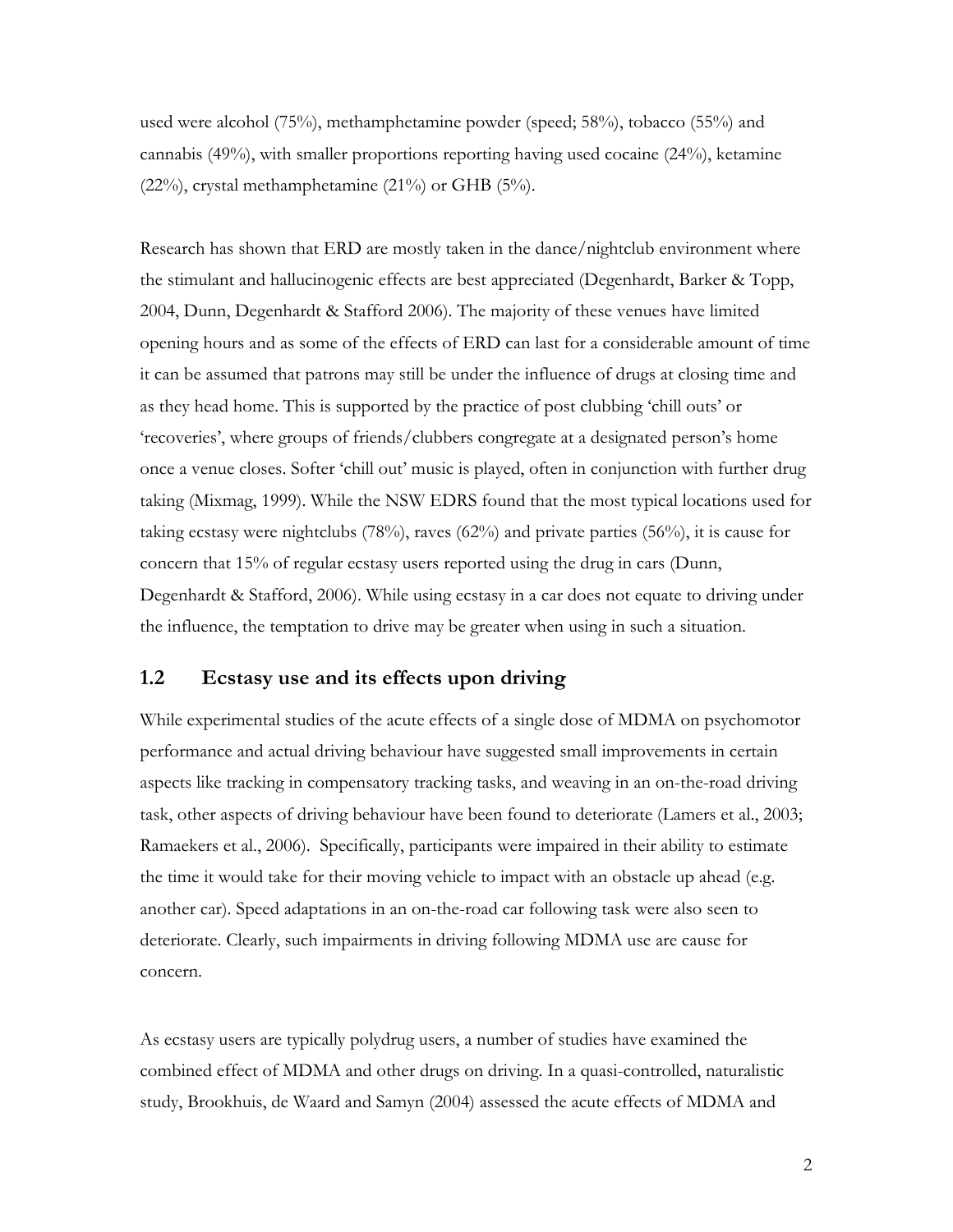<span id="page-16-0"></span>polydrug use on simulated driving behaviour among MDMA users before and after a rave party. The most striking finding was an apparent decreased sense for risk-taking, both after MDMA and after polydrug use, as indicated by the acceptance of smaller gaps between cars. Hernandez-Lopez and colleagues (2002) investigated the combined effect MDMA and alcohol had on performance in a controlled experimental setting. The study revealed a discrepancy between subjective measures of sedation and objective measures of psychomotor impairment. MDMA tempered the subjective experience of alcohol-induced sedation, but did not counteract the alcohol-induced impairments on objective measures of psychomotor performance. Kuypers, Samyn and Ramaekers(2006) examined the effects of MDMA and alcohol, combined and alone, on actual driving performance and laboratory tasks related to driving. Actual driving performance was found to be affected by alcohol, MDMA, and the combination of both substances. Importantly, alcohol induced impairments of car-following and laboratory task performance were not overcome by the use of MDMA.

Given the known side effects of ERD, particularly their perception and cognition altering effects (often regarded as positive by users of these drugs), it is likely that they constitute a danger where driving is concerned, particularly during the initial intoxication period. The stimulant effects of some ERD can lead to heightened alertness and confidence, and this may in turn lull users into a false sense of security regarding their actual levels of impairment. Some may believe they are in control and able to drive a motor vehicle after a night of drug taking. This confidence, and the fact that they may not have drunk alcohol, are all factors that are taken into consideration when making the decision to drive (Akram and Forsyth, 2000).

#### **1.3 Methamphetamine use in Australia**

Methamphetamine is the most commonly used illicit drug after cannabis, with approximately one in ten Australians aged 14 years and over (9.1%) having tried methamphetamine, and 3.2% having done so in the past 12 months (Australian Institute of Health & Welfare, 2005). Statistics on the overall prevalence of methamphetamine in the general community mask the worryingly high prevalence among young adults in Australia. Among those aged 20-29, one in five (21.1%) have used methamphetamine in their lifetime, and 10.7% have taken the drug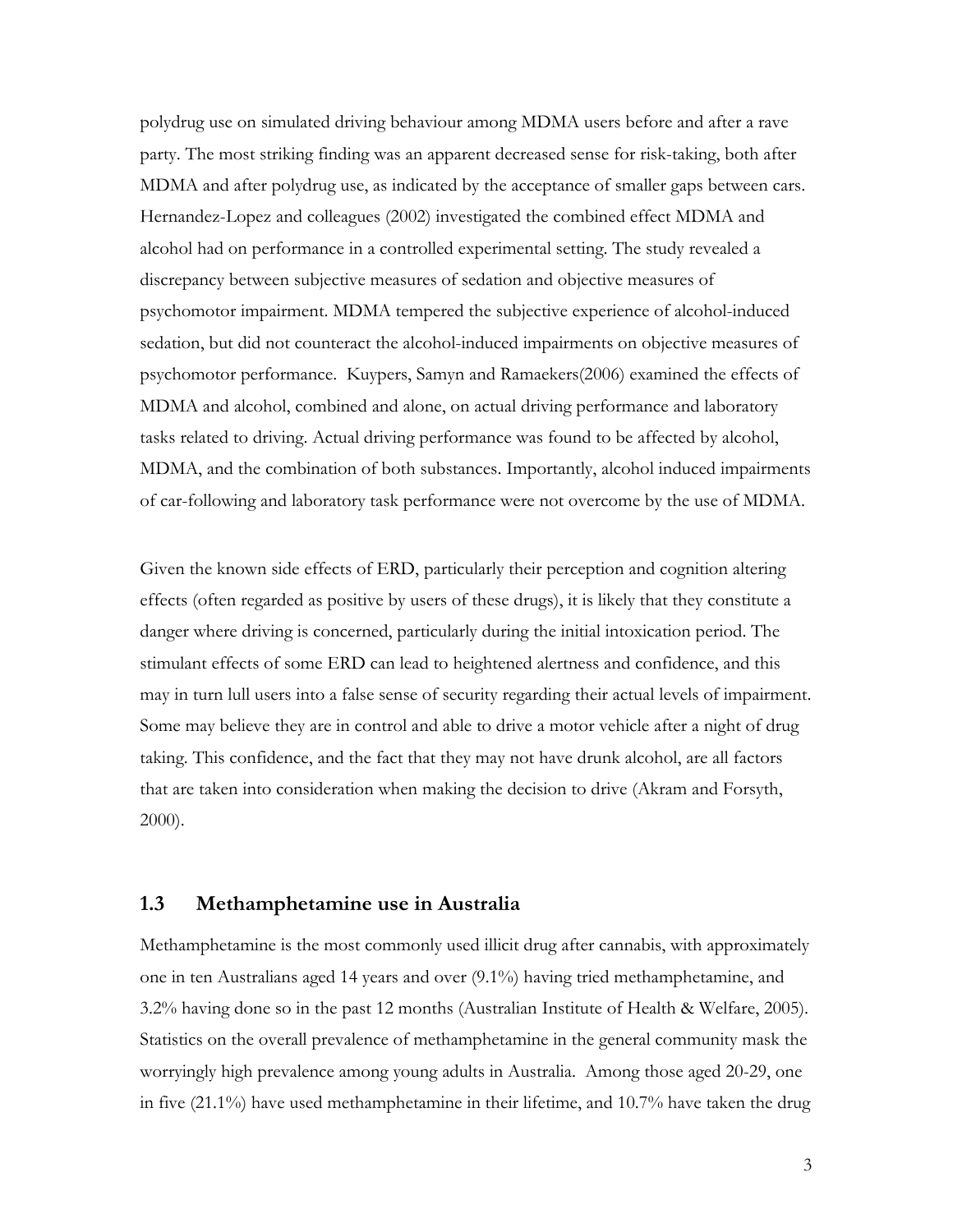<span id="page-17-0"></span>recently. Most of these people who take the drug do so infrequently (e.g. 89% use monthly or less often). Methamphetamine use is not uncommon among night-club attendees, with a Victorian study reporting that 63% of participants had ever used methamphetamine powder, and 13% had done so in the month preceding interview (Degenhardt, Barker & Topp, 2006). Patterns of methamphetamine use in the community vary from infrequent snorting or swallowing of the drug, which is typical of younger novice or occasional users of the drug, through to daily injection of methamphetamine. (McKetin, 2007).

#### **1.4 Methamphetamine use and its effects upon driving**

While there is limited research available on the effects of methamphetamine on actual driving behaviour, experimental studies suggest that low doses of amphetamine have few effects on cognitive functioning, and may even result in an enhancement of some drivingrelated psychomotor tasks (Hurst, 1987; European Monitoring Centre for Drugs and Drug Addiction, 1999). Higher doses, however, appear to increase risk-taking and result in inappropriate and dangerous driving behaviour, such as speeding and carelessness (Albery Gossop & Strung, 1998; European Monitoring Centre for Drugs and Drug Addiction, 1999). The period following methamphetamine intoxication, when the effect is diminishing, is also hazardous, being associated with fatigue, anxiety, irritability and microsleeps (Logan, 1996). Clearly, such conditions would not be conducive to safe driving.

In a study examining the effects of dexamphetamine on simulated driving performance, a decrease in driving ability was observed, which the authors attributed to the perceptual narrowing or tunnel vision that is associated with dexamphetamine consumption (Silber et al., 2005). Tunnel vision typically occurs when an individual experiences emotional arousal, and perceived cues are progressively restricted to the focal point (Mills et al., 2001). Perceptual narrowing of this kind increases the risk of failing to attend to potential hazards when an emergency arises during driving. Importantly, Mills and colleagues (2001) report that tunneling is not augmented by dextroamphetamine after sleep loss. This has implications for stimulant users who believe that these drugs over-ride sleep deprivation, and enhance their ability to drive.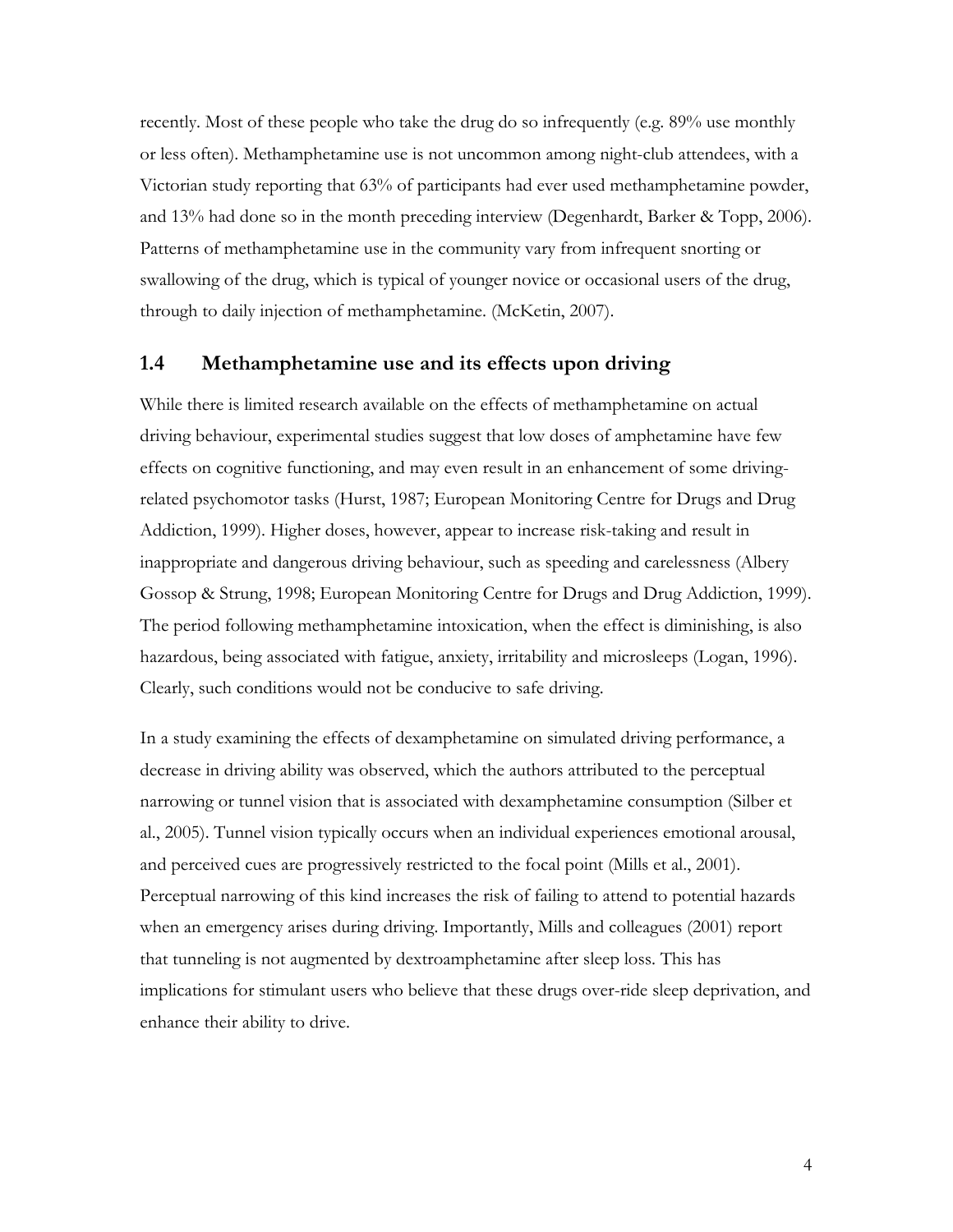#### <span id="page-18-0"></span>**1.5 Cannabis use in Australia**

According to the 2004 National Household Survey (Australian Institute of Health and Welfare, 2005), around one-third (33.6%) of Australians aged 14 years and over reported that they had used cannabis at some point in their lives. This proportion has remained relatively stable since 1993, but was marginally higher in 1998. Cannabis use in Australia is most prevalent among young adults aged 20–39 years. In 2004, more than one in two young adults  $(54.5%)$  and one in four adolescents  $(25.5%)$  reported using cannabis at least once in their life. Adolescents aged 14–19 years are now more likely to have ever tried cannabis (25.5%) than tobacco (16.2%). Cannabis use is common among night-club attendees, with the Victorian study cited above reporting that 72% of participants had ever used cannabis, and 45% had done so in the month preceding interview (Degenhardt et al., 2006).

#### **1.6 Cannabis use and its effects upon driving**

There is reasonable evidence from studies of cannabinoid levels in accident victims, and the few epidemiological studies that have been conducted, to suggest that driving after using cannabis probably increases the risk of motor vehicle accidents (Hall, Degenhardt & Lynskey, 2001). An Australian study of 1,045 fatalities (Drummer, 1994, 1998) found cannabinoids in the blood of 11% of drivers, 35% of whom also had blood alcohol concentrations indicative of intoxicating doses of alcohol. Gieringer (1988) in his study, estimated the proportion of drivers who might be expected to have blood and urine samples positive for cannabinoids from US household surveys. He estimated that cannabis users were 2 to 4 times more likely to be accident victims than non-cannabis users. Cannabis users who also used alcohol were even more likely to be over-represented among the victims of motor vehicle accidents (Gieringer, 1988). Two surveys of self-reported accidents among adolescent drug users found a relationship between self-reported cannabis use and involvement in accidents. Cannabis users were approximately twice as likely to report being involved in accidents than non-cannabis smokers (Hingson et al., 1982; Smart & Feyer, 1976).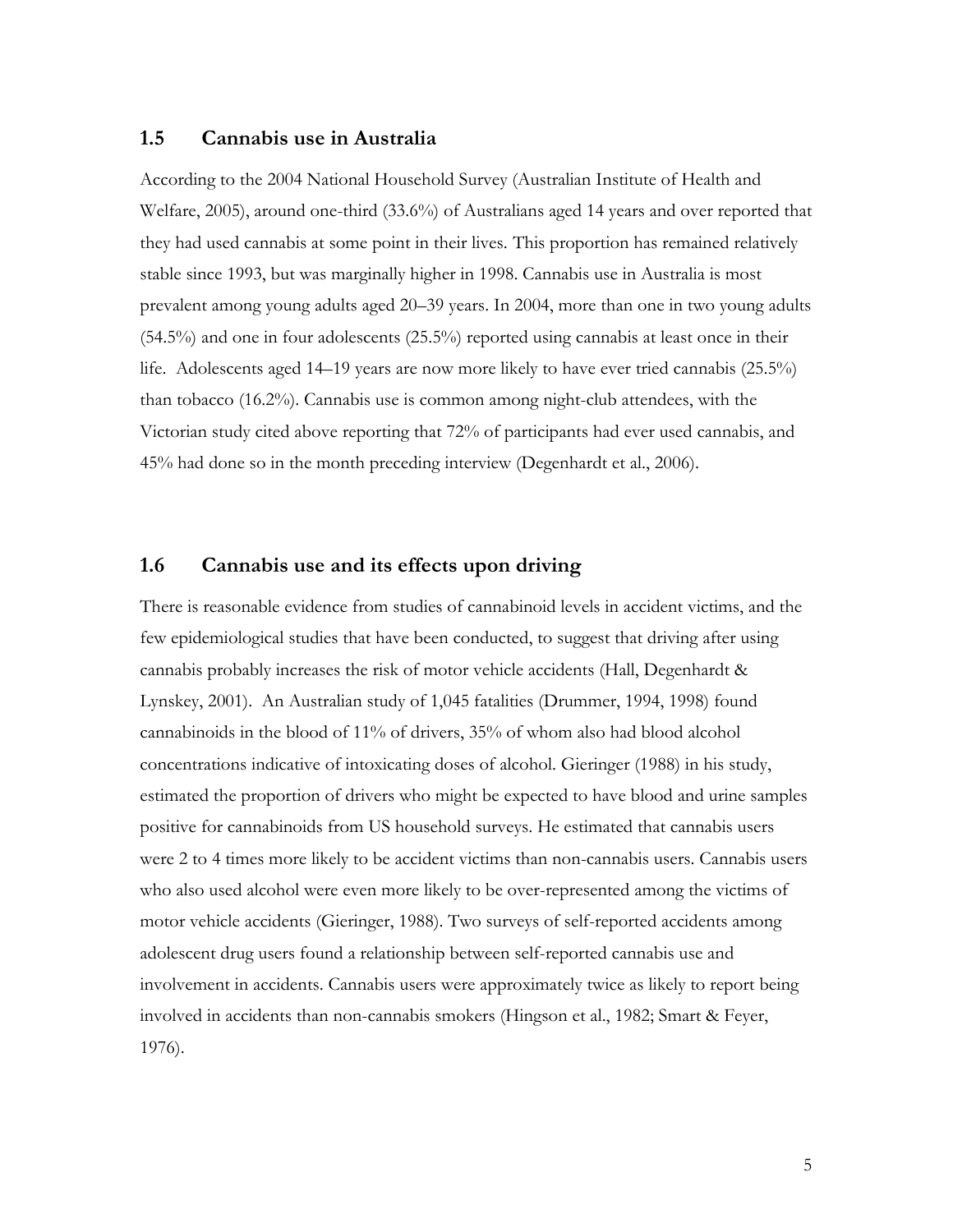<span id="page-19-0"></span>Simulated driving tests have shown impairments of lane control after cannabis use (Smiley, 1999). Some studies, however, have shown reductions in risk-taking as manifested in slower speeds, and maintenance of a larger distance from the car in front in following tasks (Smiley, 1999). A series of on road studies by Robbe and O'Hanlon (1993) and Robbe (1994) found modest impairment of driving skills after cannabis on actual driving on either a driving course without traffic, on a highway or in urban traffic.

#### **1.7 Drug driving among nightclub attendees**

Both impaired driving and being a passenger of an impaired driver appear to be common occurrences among dance party attendants. A recent Australian study of 216 ecstasy users found about half of the sample (49%) admitted to having driven a motor vehicle shortly after ecstasy use, and half of this subgroup (49%) believed that the drug had a detrimental influence on driving ability (Gascoigne, Copeland & Dillon, 2004). A substantial minority felt that ecstasy had no influence on their ability to drive (38%), while the remainder (12%) felt that ecstasy increased their ability to drive. A small number of participants (3%) had actually experienced a road accident shortly after ecstasy use, where they were the driver at fault.

In a recent study of nightclub attendees in Victoria (Degenhardt et al., 2006) it was found that around one in ten participants reported that on the night of the interview they would either drive under the influence or be driven by someone under the influence of alcohol (10%), cannabis (11%), and/or methamphetamine (8%). While high proportions of the sample perceived driving under the influence of heroin (71%) and alcohol (59%) to be 'very dangerous', just under half thought that driving under the influence of crystal methamphetamine (48%), cocaine (46%) or ecstasy (44%) was very dangerous, with 39% viewing speed as very dangerous. A smaller proportion (36%) perceived driving under the influence of cannabis in this way.

In a study of rave attendees in Perth, 80% reported having recently driven to or having been driven by another person to a rave (Lenton & Davidson, 1999). Of these people, 45% reported that the driver had not been under the influence of a drug, 30% reported that the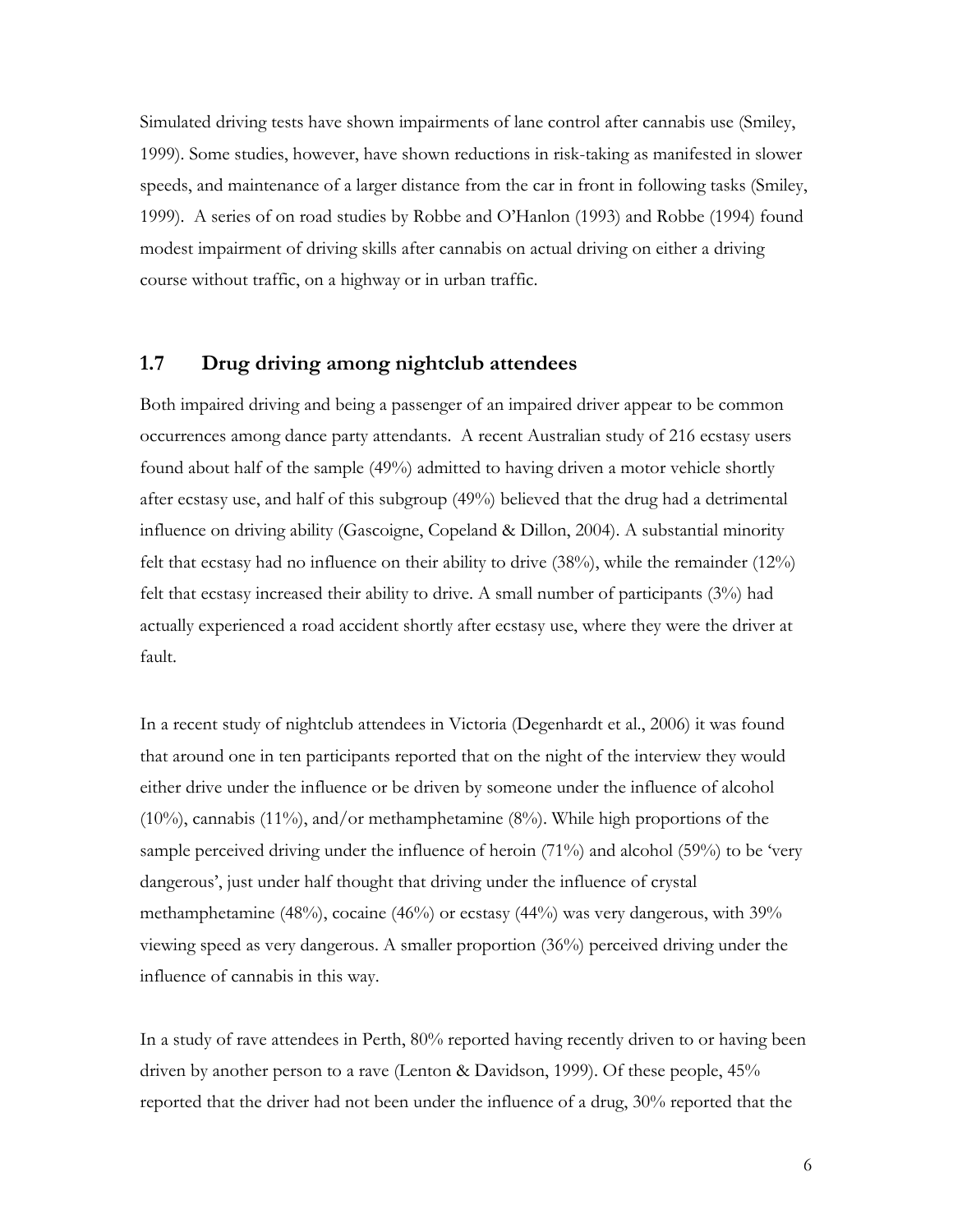driver had used a drug but was 'okay' and 12% reported that the driver was definitely under the influence of a drug. Twelve percent of respondents reported having taken drugs in the car on the way to the rave they last attended. Eighty-seven percent of those who reported driving or being driven home from their last rave stated that the driver had used some kind of intoxicant that night. Thirty-five percent of these respondents stated that the driver was still under the influence of drugs and/or alcohol, or was so tired they were falling asleep at the wheel.

Impaired driving was also common amongst people attending discos in Germany (Vollrath & Widera, 2000). Researchers surveyed drivers as well as obtaining blood, urine or breath samples. Alcohol was prevalent amongst this population, detected in 30% of people driving that night. Illicit drugs were also common, with some form of drug (other than alcohol) detected in 13% of people driving that night.

In research designed to inform the Scottish Road Safety Campaign on appropriate future publicity initiatives, qualitative studies involving attendees at nightclubs and dance events were conducted (Neale, McKeganey & Hay, 2001). Drug driving was found to be commonplace amongst those attending dance/nightclubs. Of those interviewed, 85% reported ever driving after recreational drug use and 31% said that they did so on at least a weekly basis. In relation to driving after ecstasy, interviewees often reported negative experiences such as blurred vision, impaired concentration, propensity to speed and slower reaction times. Although no individual felt that amphetamine consumption had had a beneficial effect on their driving, some felt that their driving was little affected while others were convinced that their driving had been impaired. Whilst the effects of driving after cocaine were described as mixed, driving after LSD was universally considered extremely dangerous (Neale, McKeganey & Hay., 2001). The majority of interviewed clubbers (87%) had been the passenger of somebody who had taken illicit drugs, and 31% said that this occurred on a monthly basis (Neal, McKeganey & Hay., 2001). Some of the reasons given for accepting a lift with a drug-driver (despite sometimes being afraid to do so) included the cost and limited availability of alternative transport at the time and trusting others' judgement about their ability to drive.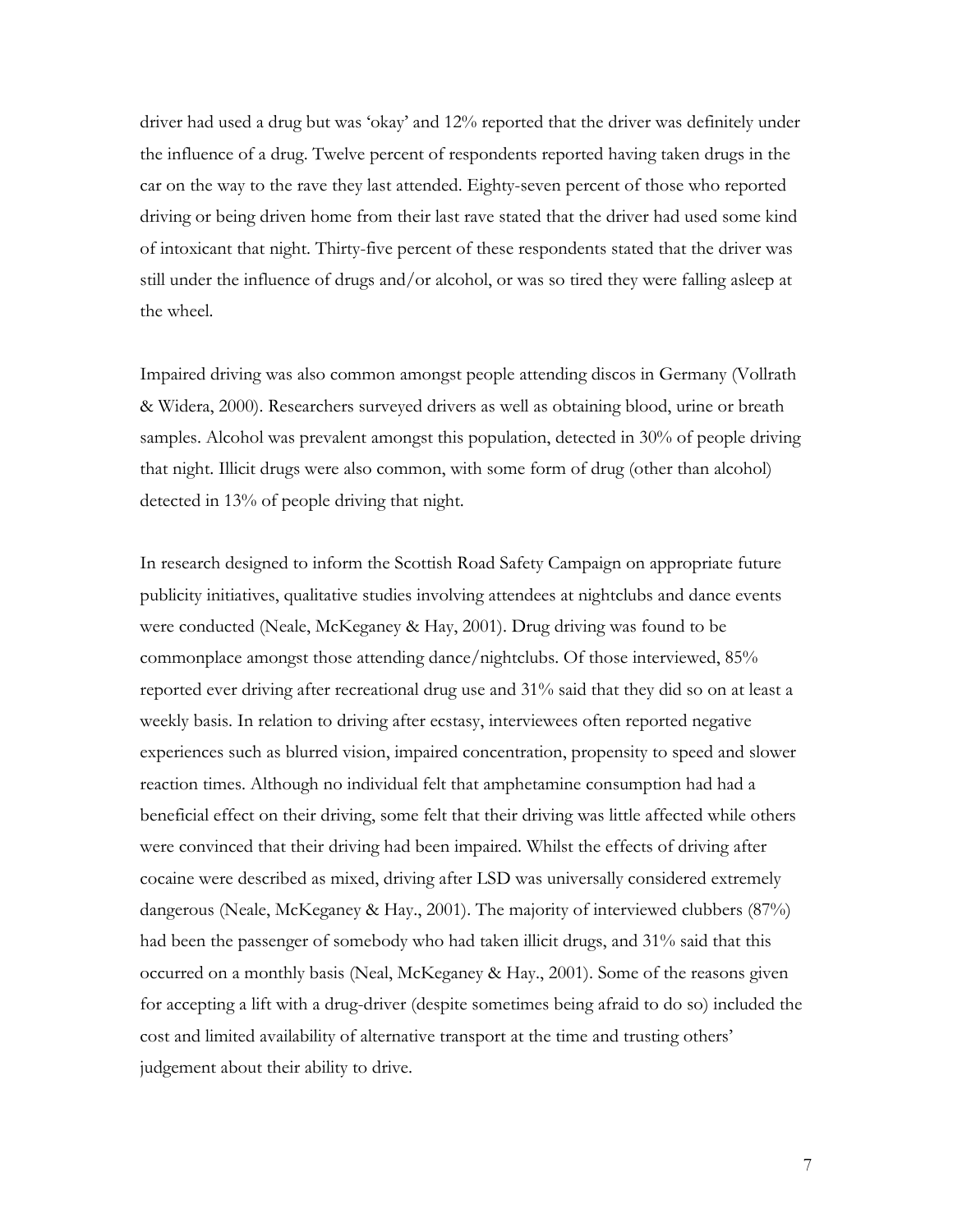#### <span id="page-21-0"></span>**1.8 Law enforcement responses**

Random breath testing (RBT) was first introduced in Australia in 1982, with the primary policy focus being prevention rather than detection in the control of drink driving (Moloney, 1994). That is, the introduction of RBT was intended to be a deterrence measure and contrasted sharply with the earlier and traditional enforcement approach emphasising apprehension and punishment (Homel, 1993). The aim was to produce a highly visible and broadly based enforcement procedure that would deter the community, and more specifically the potential offender, from driving after drinking, based on the possibility of being caught (Homel, 1993). Research evidence supports the concept of deterrence in that individuals who have had recent exposure to RBT, and believe there is a high probability of being caught, are less likely to decide to drink and drive (Harrison, 1996). Crash data from New South Wales over a 4-year period after the introduction of RBT showed a 36% decrease in alcohol-related fatalities and serious injuries compared to pre-RBT levels (Homel, 1993). Queensland experienced similar results with alcohol-related fatalities falling by 29% during the 5 years after the introduction of the program (Watson, Fraine & Mitchell, 1995).

Increasingly, however, accidents and driving fatalities involve drug use. Drugs other than alcohol have been detected in approximately 23% of heavy vehicle drivers killed in crashes (Swann, 2004). In 2001, sixteen point five percent of driver fatalities involved the use of cannabis (THC) or stimulant/amphetamine type drugs, whilst in 2002 this figure had risen to 20.4% of driver fatalities (Swann, 2004). While alcohol still appears to be the main drug implicated in driver deaths in Australia, a small but notable proportion of deaths involve stimulant drugs. Drummer and colleagues (2003) examined the incidence of alcohol and drugs in fatally injured drivers  $(n=3,398)$  in three states (Victoria, New South Wales and Western Australia) for the period of 1990 to 1999. Alcohol at, or above, 0.05 g/100 ml was present in 29.1% of all drivers, and stimulants in 4.1%. Stimulants consisted mainly of methamphetamine ( $n=51$ ), MDMA ( $n=6$ ), cocaine ( $n=5$ ) and the ephedrines ( $n=61$ ). These findings highlight the need for public health strategies designed to reduce drug driving.

In response to concerns about the occurrence of illicit drug use among drivers, the New South Wales Government passed the *Road Transport Legislation Amendment (Drug Testing) Act*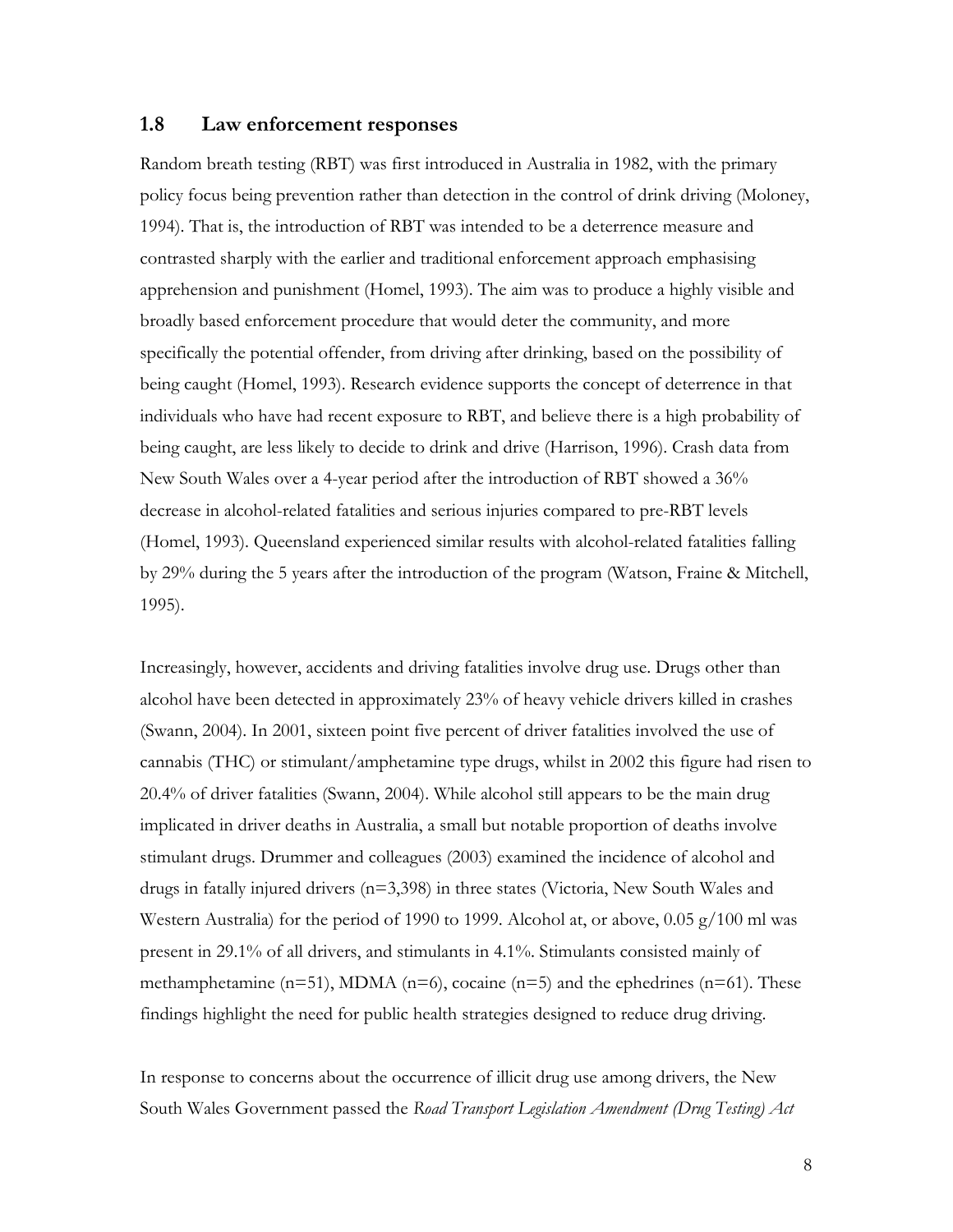*2006*, which commenced on 13 December 2006. This legislation allows for random roadside drug testing (RDT) and the compulsory drug testing of any driver, motorcycle rider or supervising licensing holder involved in a fatal crash. This was to be completed by means of a saliva test for three illicit drugs: active THC (the main active ingredient of cannabis), methylamphetamine (a drug variously sold as 'speed' methamphetamine powder, 'base' methamphetamine or 'crystal' methamphetamine), and methylenedioxymethylamphetamine (MDMA, also known as ecstasy). The introduction of this legislation in NSW is in keeping with a similar trend to do so across most Australian jurisdictions.

Following drug use, the period of time during which drug detection in saliva is possible varies, and may be influenced by factors such as the amount and potency of the drug used. According to Cirimele and colleagues (2006), several recent studies testing for the presence of THC in oral fluid had detection times ranging from 2–10 hours. Roadside drug testing technology will also detect recent usage of methamphetamine (speed/ice/base) and ecstasy. In some cases methamphetamine can be detected more than 24 hours after use, though the exact time will vary depending, for example, on the amount taken, the potency of the drug (e.g. ice has a higher potency than speed) and route of administration (Huestis & Cone, 2007).

While legislation allows for random testing, it is likely that New South Wales Police activity will be intelligence driven, targeting drug screening at locations where high-risk drivers are likely to present, in order maximize the potential benefit and efficiency of the legislation.

In anticipation of the introduction of roadside saliva testing in New South Wales, this study was conducted in November 2006 to examine the prevalence of illicit drug use among nightclub attendees in Sydney, NSW; their transport methods; and their histories of drug use and driving. A subsidiary aim of this study was to establish a 'baseline' against which future studies might be able to compare drug use and driving behaviour after the introduction of testing.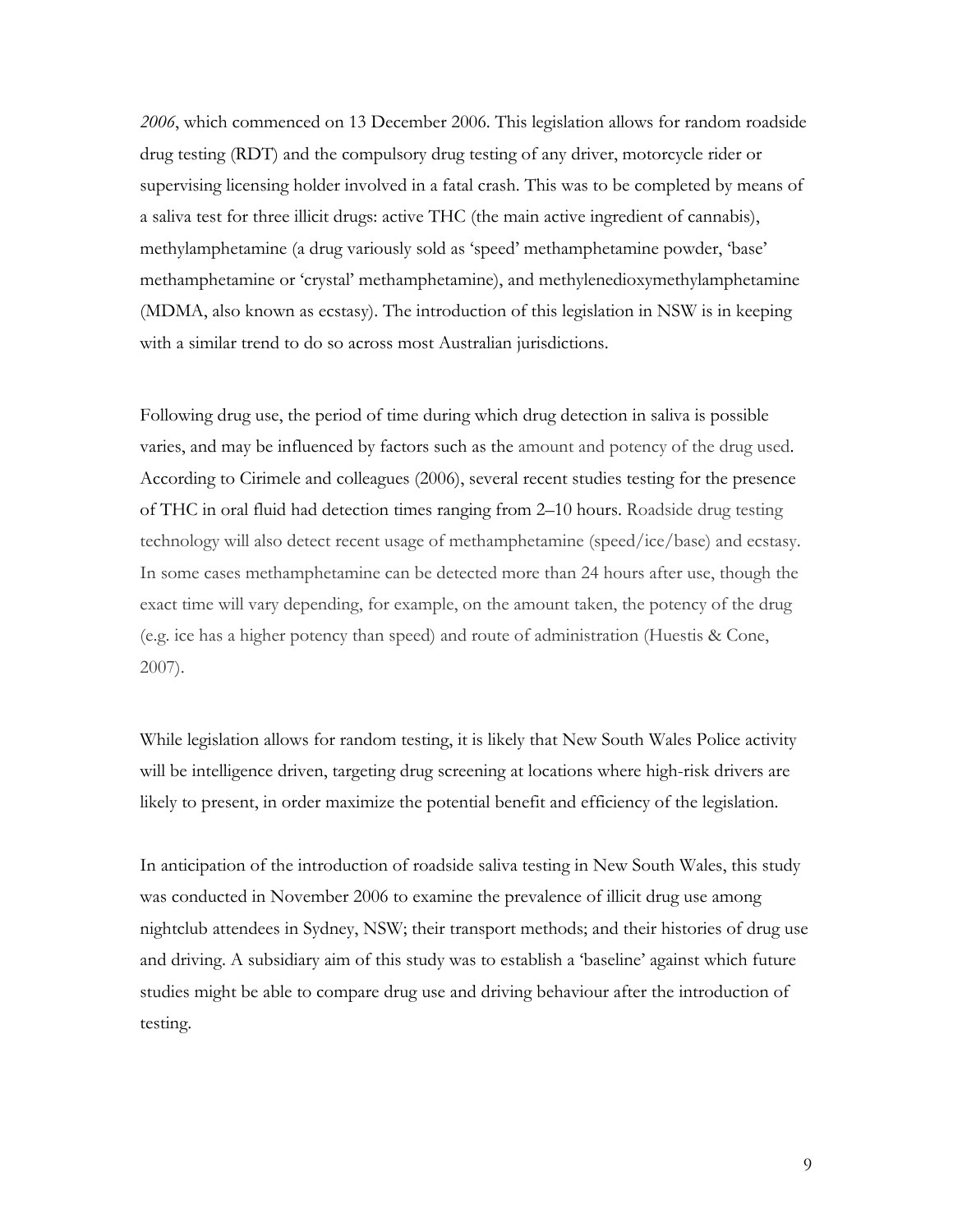### <span id="page-23-0"></span>**1.9 Aims**

The aims of the current study were, therefore, to do the following:

2. document the reported ways in which nightclub attendees reported perception of the effects of different drugs upon driving ability; and **4.** document the knowledge of roadside drug testing prior to its introduction by the NSW Government. **1.** document the demographics and drug use history of nightclub attendees prior to the introduction of roadside drug testing in Sydney; travelling to and from nightclubs; **3.** examine nightclub attendees' drug driving behaviour and their risk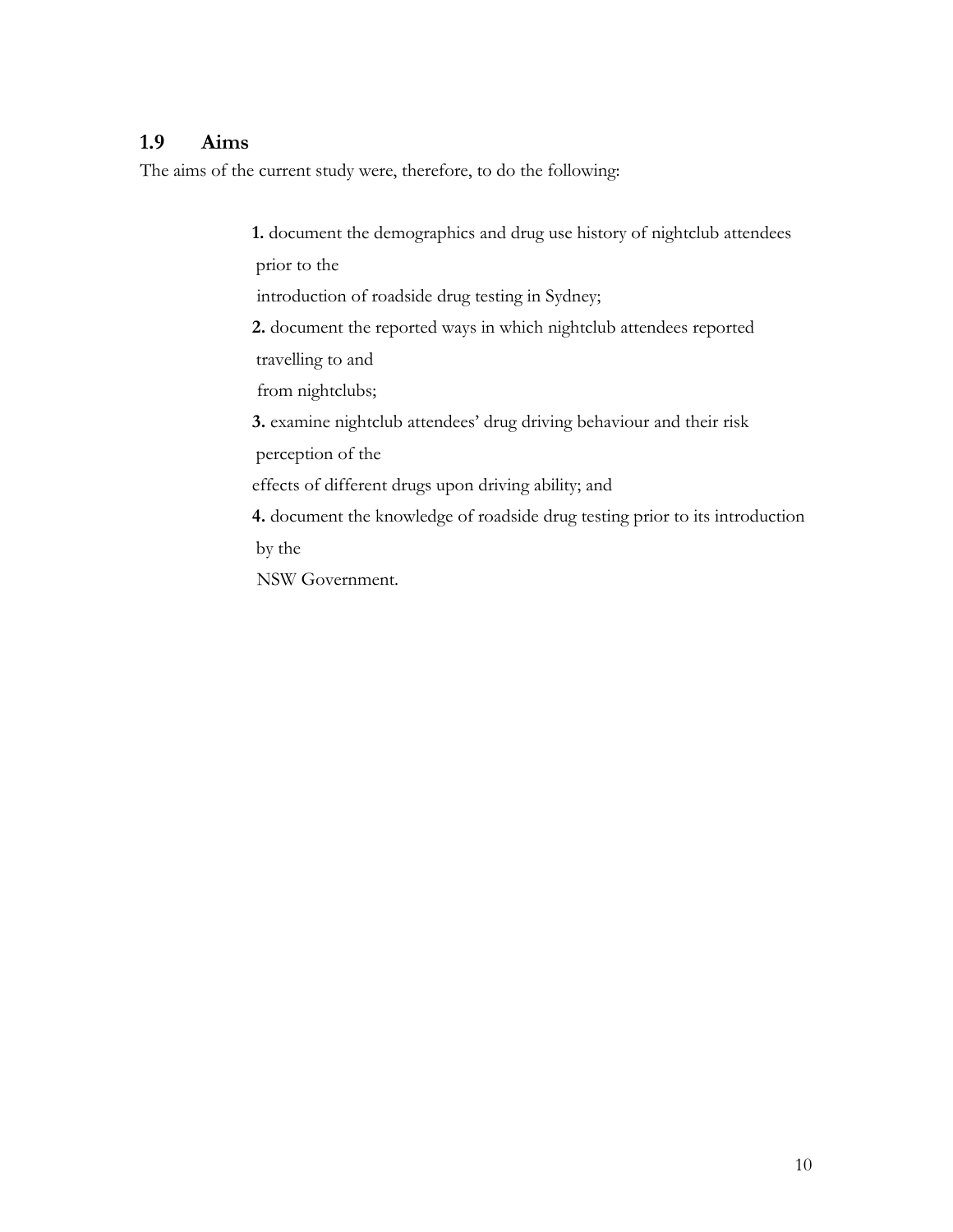#### <span id="page-24-0"></span>**2. METHOD**

#### **2.1 Questionnaire**

A short questionnaire was developed for use in the current study (see Appendix A). It was designed to be brief, easily administered within the club setting, and allow participants to self-complete the drug use and driving sections (to enhance valid reports of drug use and driving under the influence).

#### **2.2 Sample and procedure**

The questionnaire was administered in two inner-city venues, Sydney, NSW. Attempts were made to recruit a number of different venues in different areas of Sydney; however, many venues were reluctant to become involved. Two inner-city dance venues agreed to participate and recruitment at these venues took place over two weekends in November 2006.

Data were collected between the hours of 10p.m. and 3a.m. at the two venues. At each venue data was collected over two weeks. Interviews were conducted on a Thursday and a Saturday night at one venue, and on Friday nights at the other venue. Relatively quiet areas, in a discrete setting were selected by interviewers in order to administer the interview to participants. Research assistants approached venue attendees and asked if they would like to participate in the study. If the person was interested, the research assistant explained the study in more detail, and written informed consent was obtained. Participants self-completed the survey which took approximately 10 minutes. Research assistants checked over the survey upon completion, to ensure the participant had completed the survey correctly. Upon completion of the survey, participants were offered a voucher for a bottle of still water; an incentive that proved to be very successful. Research assistants encountered few difficulties in terms of venue and recruitment, and refusal rates were extremely low  $(5\%)$  at each of the venues.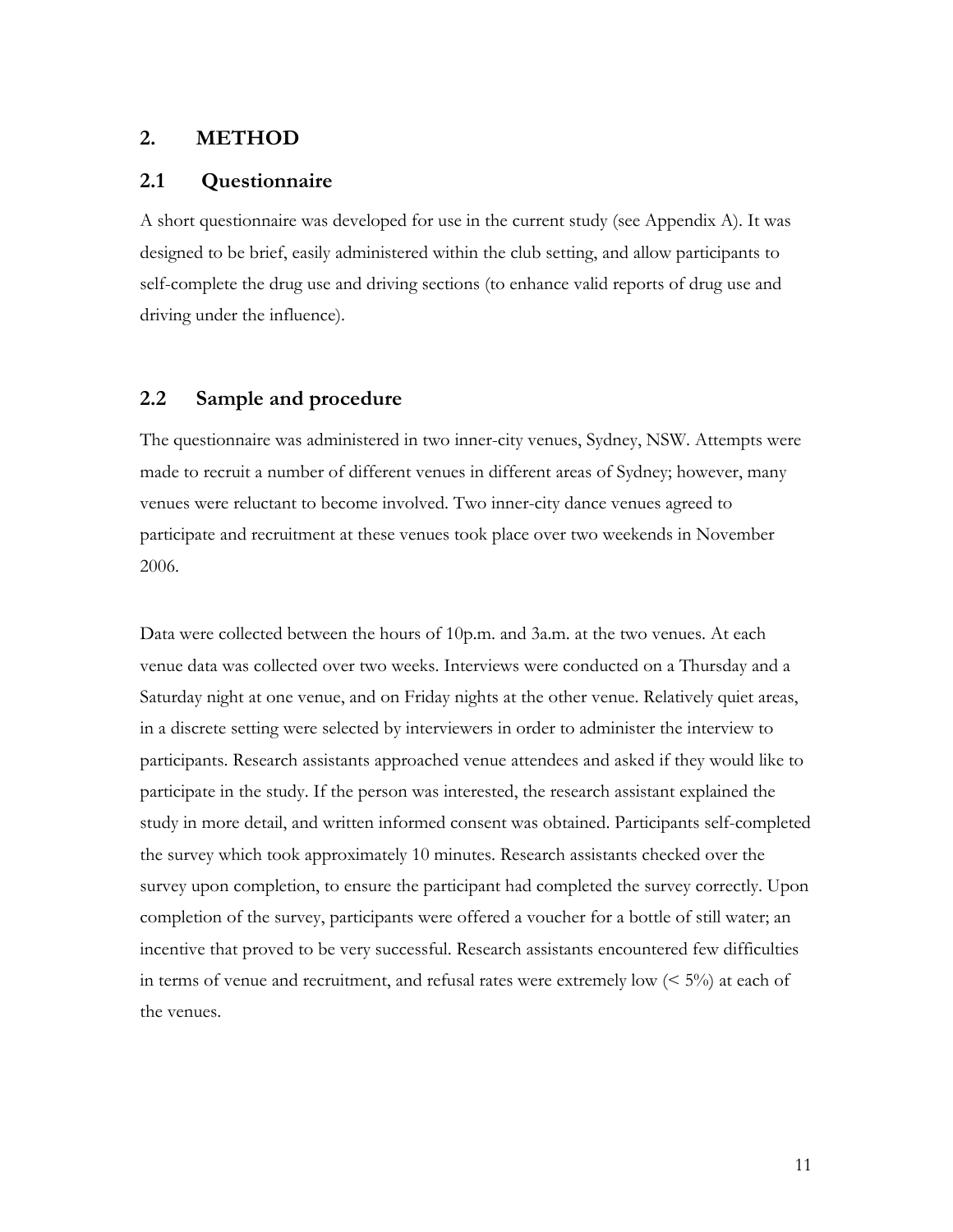#### <span id="page-25-0"></span>**2.3 Interviewers**

Interviewers included one academic staff member and three research officers from the National Drug and Alcohol Research Centre, and two casual interviewers employed by the centre. All interviewers had previous interviewing experience and a psychology background. Appropriate training and debriefing was provided for each of the interviewers. Participants were provided with a participant information sheet and had the study explained to them by one of the interviewers, enabling them to provide informed consent for participation in the study. Research participants were also furnished with information detailing where they could find out more about the project if they desired. A group of three to four research officers were present at each venue on each data collection episode.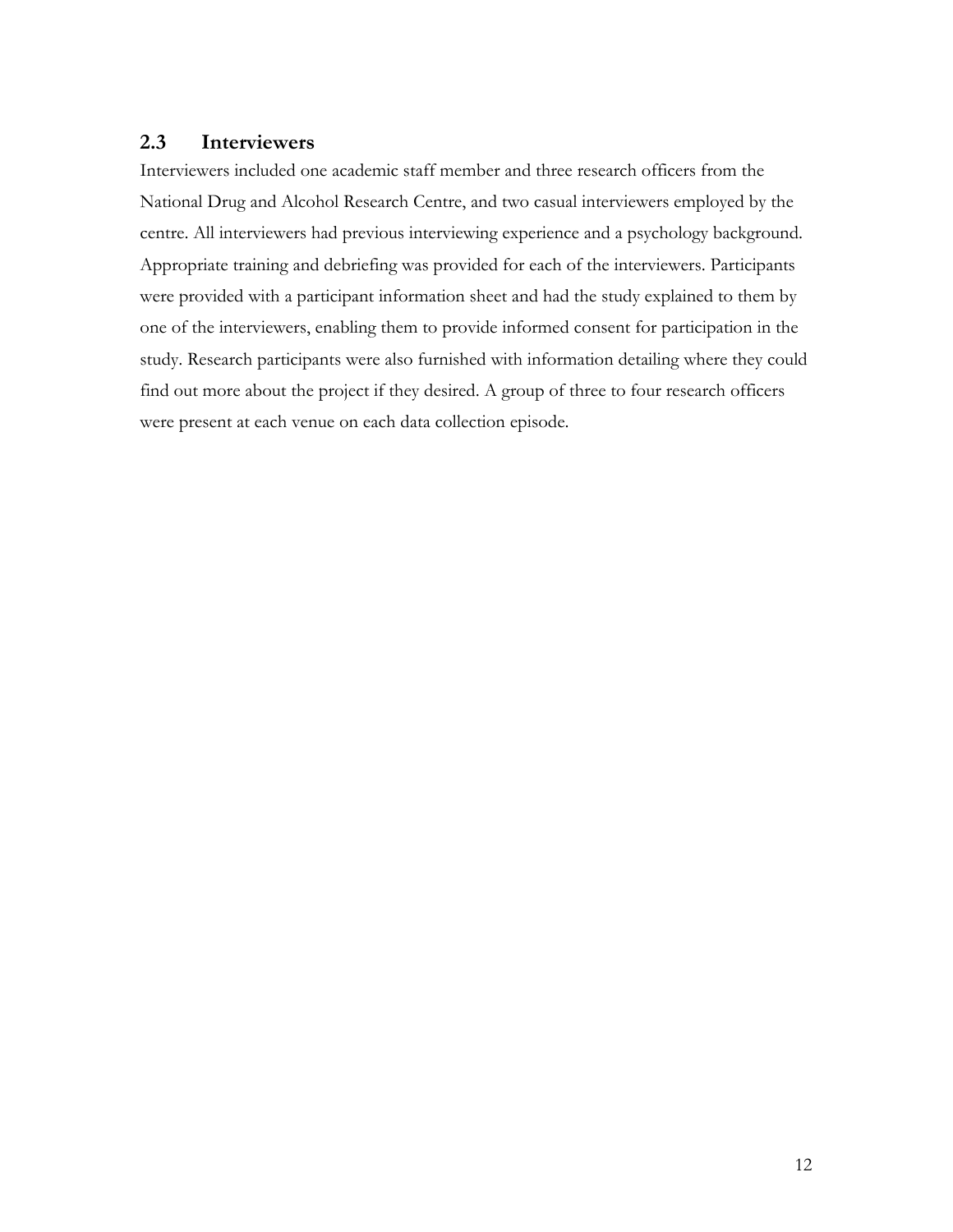#### <span id="page-26-0"></span>**3 RESULTS**

#### **3.1 Demographics and drug use history of the sample**

In total, 419 persons were interviewed for the study. Three-quarters of the sample were male (75%), with an average age of 23.5 years (Table 1). Most were single (79%), with 17% reporting that they were currently married or in a defacto relationship. Close to threequarters of the sample (74%) reported that they had completed high school.

| Mean age (years; range)      | $23.5(18-44)$ |
|------------------------------|---------------|
| Male $(\%)$                  | 75            |
| Marital status               |               |
| $\%$ single                  | 79            |
| % married/defacto            | 17            |
| % divorced/separated         | 3             |
| Completed high school $(\%)$ | 74            |

#### **Table 1: Demographic characteristics of the sample**

Consistent with research among regular ecstasy users in Sydney (Dunn, Degenhardt & Stafford, 2006), high rates of lifetime use of a range drugs were reported (Table 2). Alcohol use was almost universal (90%). Over two-thirds of the sample reported having used ecstasy (71%), with more than half reporting the use of cannabis (57%), or methamphetamine powder ('speed', 56%) at some point. Notable proportions reported crystal or ice methamphetamine use (32%) and cocaine use (44%).

Recent (past month) drug use was also quite high (Table 2). Eight in ten reported past month alcohol use (81%). Just under half of the sample reported having used ecstasy (48%), one-third reported cannabis use (32%), over a quarter had used methamphetamine powder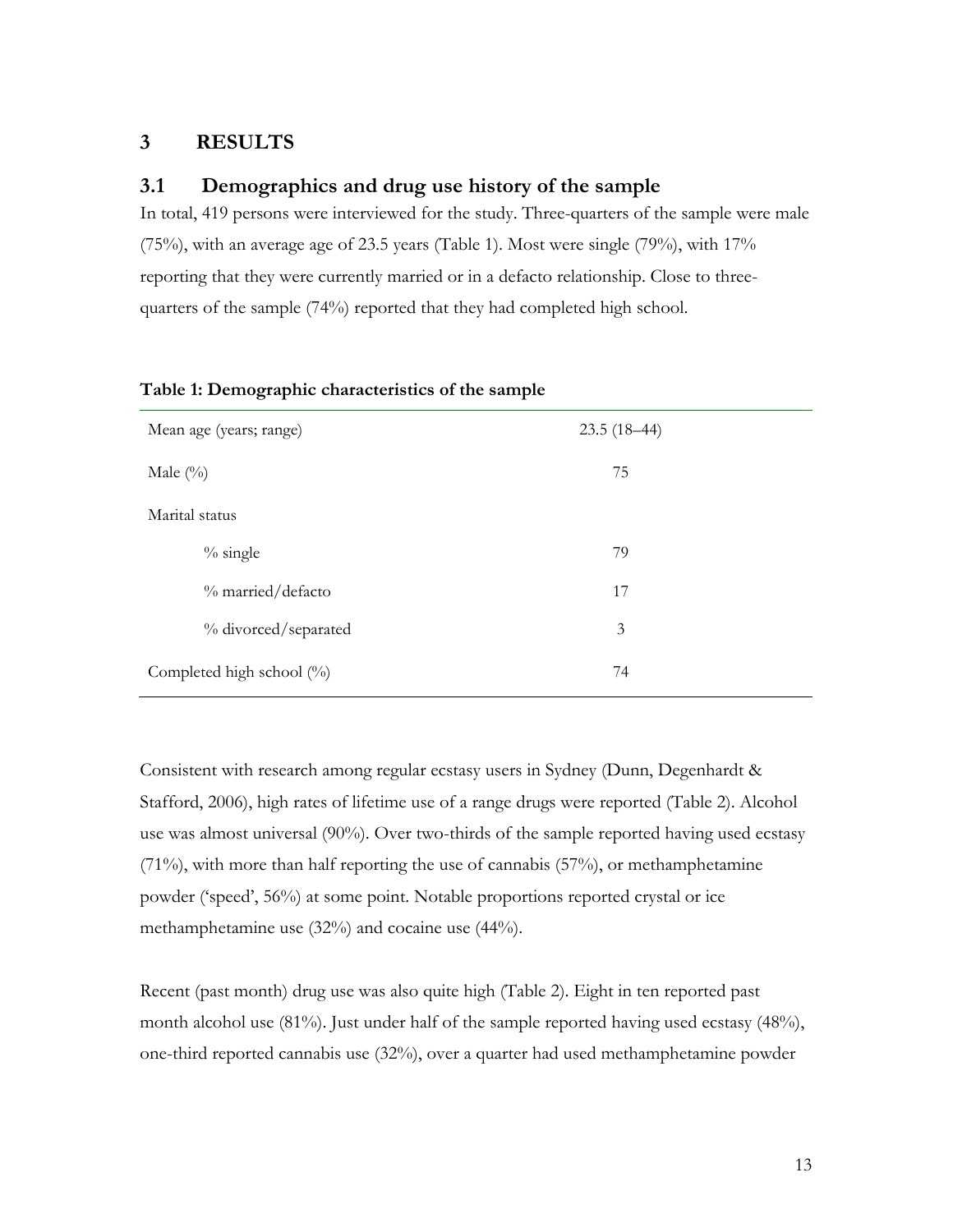<span id="page-27-0"></span>(28%), and approximately a fifth (19%) reported cocaine use. Recent crystal or ice methamphetamine use was reported by 15%.

The most commonly reported drugs used on the last clubbing occasion were alcohol (71%), ecstasy (47%), methamphetamine powder (24%), and cannabis (15%).

|                                       | $\%$ ever $^1$ | $%$ past month <sup>1</sup> | % on last clubbing    |
|---------------------------------------|----------------|-----------------------------|-----------------------|
|                                       |                |                             | occasion <sup>1</sup> |
| Alcohol                               | $90\,$         | 81                          | 71                    |
| Ecstasy                               | 71             | 48                          | 47                    |
| Cannabis                              | 57             | 32                          | 15                    |
| Methamphetamine powder<br>(Speed)     | 56             | 28                          | 24                    |
| Crystal, ice, base<br>methamphetamine | 32             | 15                          | 10                    |
| Cocaine                               | 44             | 19                          | 11                    |
| Heroin                                | $\mathbf 5$    | $\mathbf{1}$                | $\overline{2}$        |
|                                       |                |                             |                       |

#### **Table 2: Drug use history of the sample**

1Percentages refer to those who commented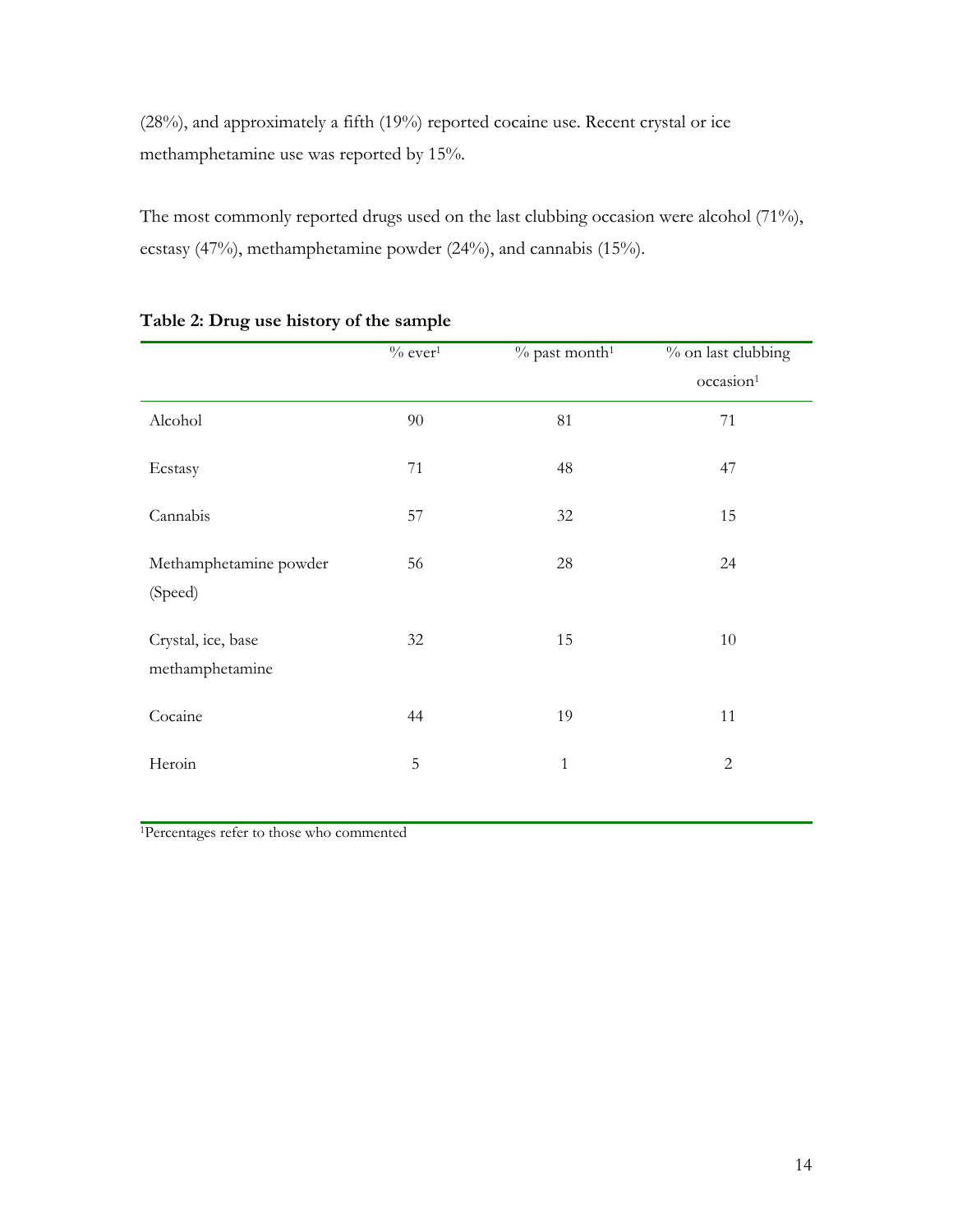#### <span id="page-28-0"></span>**3.2 Driving and drug use**

More than nine in ten (94%) participants reported that they had ever driven a vehicle, 84% had ever had a drivers licence (excluding learners permits), and 82% had a current licence. One in five (21%) reported having driven without a valid licence within the past year. Almost half of the sample reported having had an accident while driving (45%). When asked whether any of these accidents occurred after having taken drugs or alcohol, 32% chose not to respond. Of those who did respond (n=127), 61% indicated no drugs had been taken, 15% had used alcohol, 15% had used illicit drugs and 9% had used both alcohol and illicit drugs.

#### **Driving on the last clubbing occasion**

Not counting the night of interview, the last clubbing occasion for participants was reported to be a median of 7 days prior (range: 1–400 days). Participants most commonly reported driving themselves (28%), getting a lift with someone (22%), or using public transport (17%) to get to the venue (Table 3). Similarly the most common means of getting home on the last clubbing occasion were driving themselves (27%), being driven by someone else (21%) or taking a taxi (24%).

|                   | $\%$ to venue | % from venue   |
|-------------------|---------------|----------------|
|                   |               |                |
| Drove self        | 28            | 27             |
| Driven by another | 22            | 21             |
| Public transport  | 17            | 12             |
| Taxi              | 16            | 24             |
| Walking           | 16            | 14             |
| Other             | $\leq 1$      | $\mathfrak{Z}$ |

|  |  | Table 3: Participants' modes of transport to and from nightclub venues |
|--|--|------------------------------------------------------------------------|
|--|--|------------------------------------------------------------------------|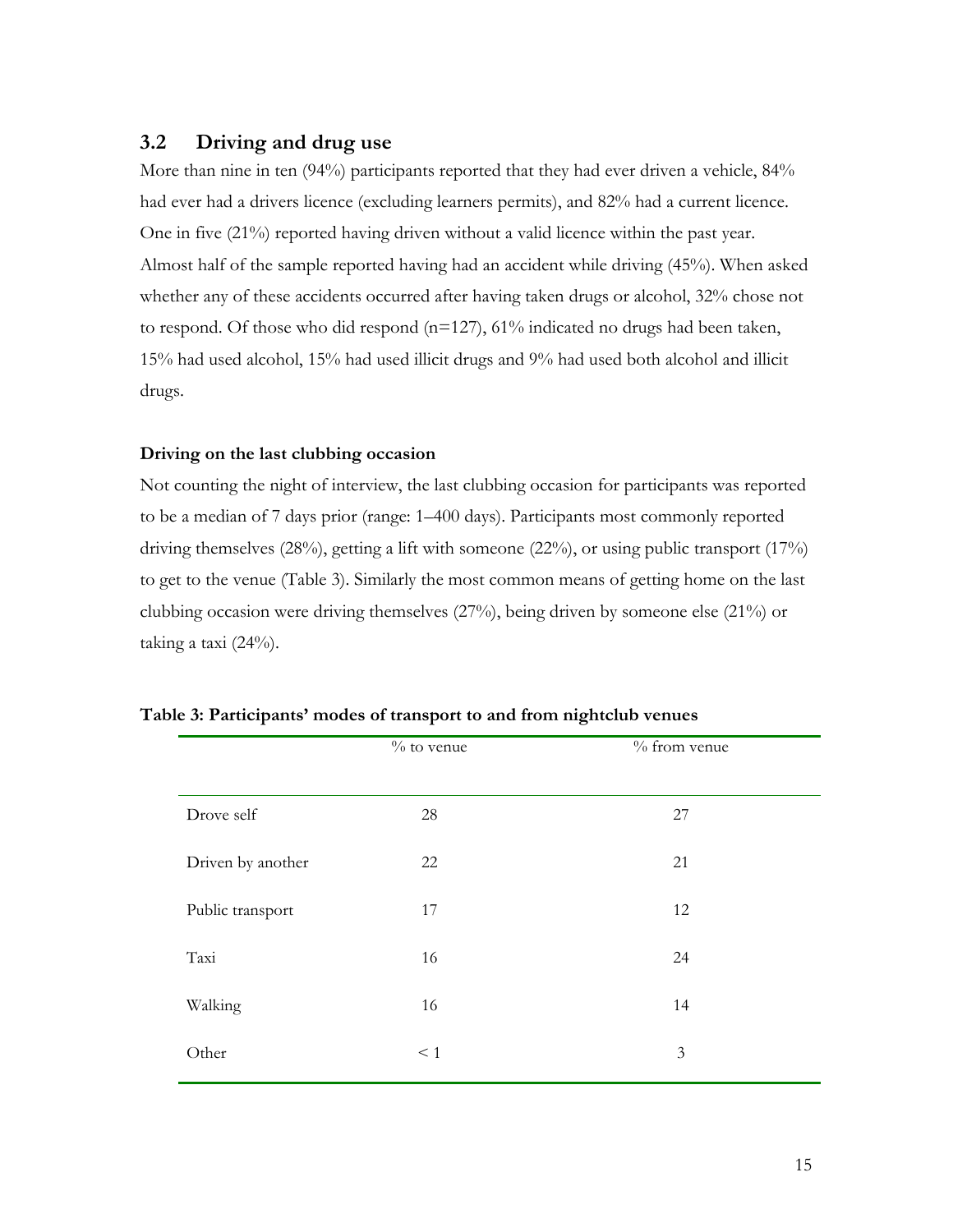Half of the sample (52%) reported having driven under the influence of alcohol or other drugs at some point in their lives. The most commonly reported drugs were alcohol (42%), ecstasy (38%), cannabis (31%) and methamphetamine powder (30%). Almost one in five reported having driven under the influence of cocaine (18%) or crystal methamphetamine (17%, Table 4).

In the past month, participants most commonly reported having driven under the influence of ecstasy (19%), alcohol (15%), methamphetamine powder (11%) or cannabis (11%), with a similar pattern reported for the last clubbing occasion. The usual delay between use and driving was reported to be a median of an hour or less for stimulants such as crystal methamphetamine, methamphetamine powder or cocaine (Table 4), and longer periods for alcohol (median=3 hours) and ecstasy (median= 2 hours).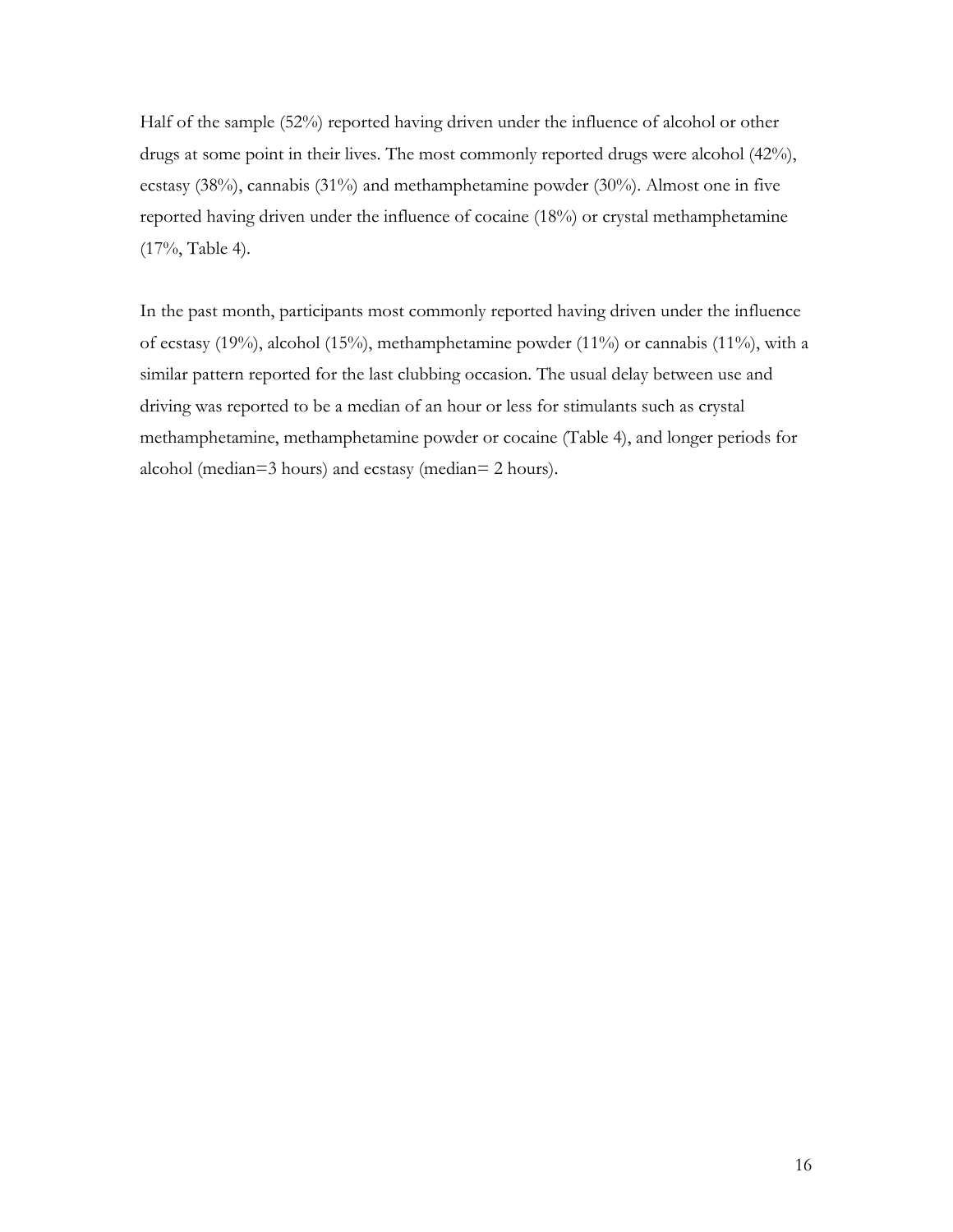|                        | $\%$ ever <sup>1</sup> | $\overline{\frac{0}{2}}$ past | $\%$ on last          | Median hours     |
|------------------------|------------------------|-------------------------------|-----------------------|------------------|
|                        |                        | month <sup>1</sup>            | clubbing              | between use      |
|                        |                        |                               | occasion <sup>1</sup> | and driving      |
|                        |                        |                               |                       | $(range)^2$      |
| Alcohol                | 42                     | 15                            | $\overline{9}$        | 3.0              |
|                        |                        |                               |                       | $(r: 0-10)$      |
| Cannabis               | 31                     | $11\,$                        | $\mathbf 5$           | $0.75\,$         |
|                        |                        |                               |                       | $(r: 0-24)$      |
| Ecstasy                | $38\,$                 | 19                            | 15                    | $2.0\,$          |
|                        |                        |                               |                       | $(r: 0-24)$      |
| Methamphetamine powder | $30\,$                 | $11\,$                        | $\overline{9}$        | 0.5              |
| (speed)                |                        |                               |                       | $(r: 0-24)$      |
| Crystal, ice, base     | $17\,$                 | $\sqrt{6}$                    | $\overline{4}$        | $1.0\,$          |
| methamphetamine        |                        |                               |                       | $(r: 0-48)$      |
| Cocaine                | 18                     | $\sqrt{6}$                    | $\overline{4}$        | $0.5\,$          |
|                        |                        |                               |                       | $(r: 0-24)$      |
| Heroin                 | $\overline{4}$         | $\,1\,$                       | $1\,$                 | $\boldsymbol{0}$ |
|                        |                        |                               |                       | $(r: 0-10)$      |

#### <span id="page-30-0"></span>**Table 4: Driving under the influence of drugs**

<sup>1</sup>Percentages refer to those who commented.

2Excludes those who had never driven under the influence.

Almost three-quarters (73%) reported having been driven by someone under the influence of a drug. Table 5 shows that the reported lifetime rates of being driven by another person who was under the influence of drugs were also high, with approximately two-thirds having been driven by someone under the influence of alcohol (63%), and over half reporting that someone had driven them under the influence of ecstasy (56%) or cannabis (54%). Almost half reported having been the passenger of someone under the influence of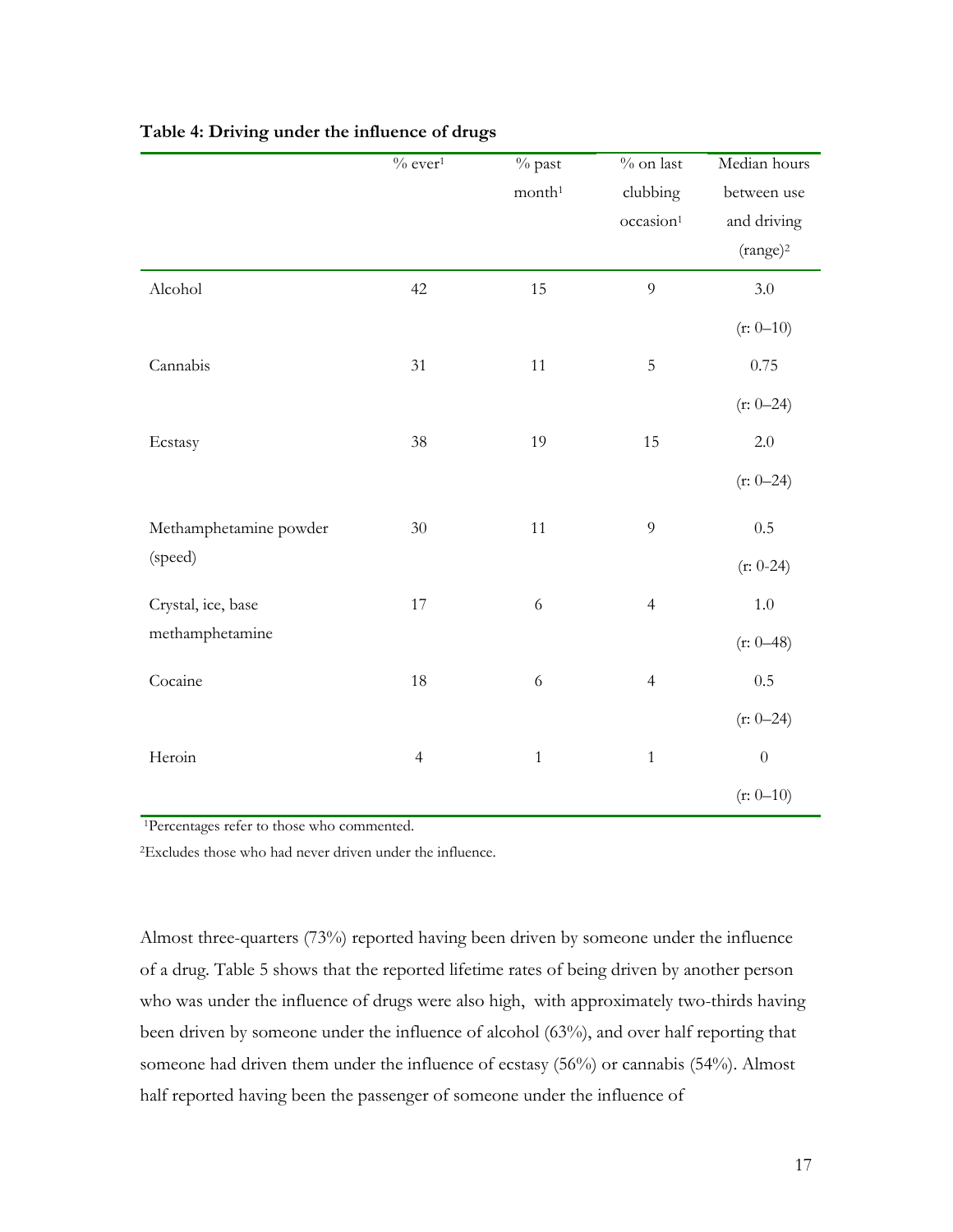<span id="page-31-0"></span>methamphetamine powder (47%) and close to one in three had been driven by someone under the influence of crystal methamphetamine (30%) or cocaine (31%).

While past month rates were lower, notable proportions reported that they had been driven by someone under the influence of ecstasy (29%), alcohol (24%), cannabis (21%), or methamphetamine powder (20%) in the past month. Participants also commonly reported having been driven by someone under the influence of these drugs on the last clubbing occasion (Table 5).

|                                    | $%$ past month <sup>1</sup><br>$\%$ ever <sup>1</sup> |              | $\%$ on last          |
|------------------------------------|-------------------------------------------------------|--------------|-----------------------|
|                                    |                                                       |              | clubbing              |
|                                    |                                                       |              | occasion <sup>1</sup> |
| Alcohol                            | 63                                                    | 24           | 15                    |
| Cannabis                           | 54                                                    | 21           | 12                    |
| Ecstasy                            | 56                                                    | 29           | 22                    |
| Methamphetamine powder (speed)     | 47                                                    | 20           | 14                    |
| Crystal, ice, base methamphetamine | 30                                                    | 11           | $8\,$                 |
| Cocaine                            | 31                                                    | 11           | $\overline{7}$        |
| Heroin                             | 7                                                     | $\mathbf{2}$ | $\overline{c}$        |

**Table 5: Experience of being a passenger of a driver under the influence of drugs** 

<sup>1</sup>Percentages refer to those who commented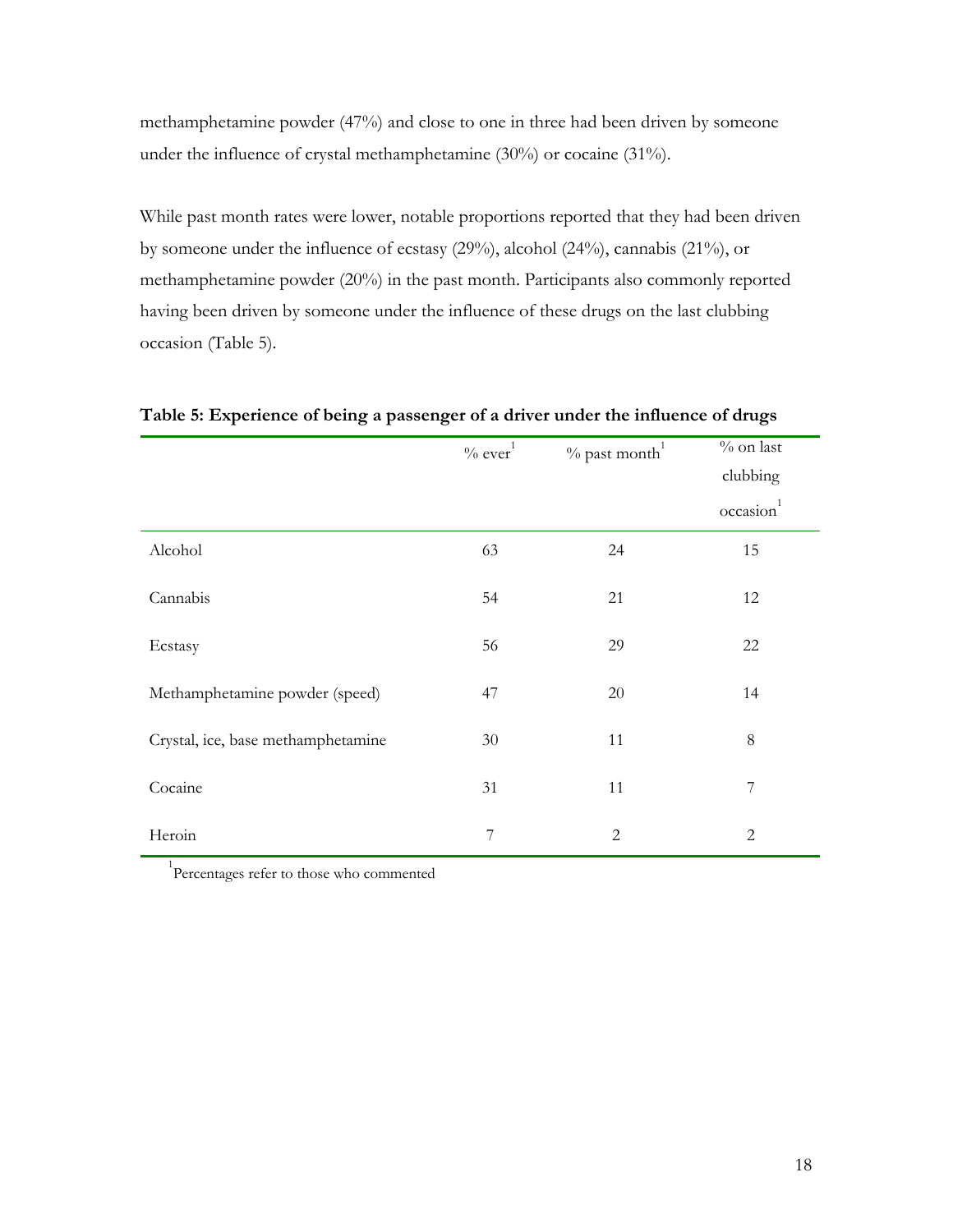#### <span id="page-32-0"></span>**3.3 Risk perception**

Figure 1 presents the perceived risks of driving under the influence of a range of drug types. High proportions of the sample perceived that driving under the influence of heroin (82%), alcohol (62%) or crystal methamphetamine (58%) was 'very dangerous'. Just under half of the sample thought that driving under the influence of cocaine (45%) or ecstasy (44%) was very dangerous, with 40% viewing speed as very dangerous. A smaller proportion – approximately one in three of the sample (36%) – viewed driving under the influence of cannabis in this way.





Perhaps not surprisingly, given that random roadside testing for alcohol is well-established in New South Wales, the drug for which participants thought there was the highest risk of detection if driving under the influence on the night of the interview was alcohol: with large proportions reporting that it was very likely (51%) or quite likely (29%) that an individual would be detected if driving under the influence (Figure 2). Participants were more likely to report that it was 'not very likely' or 'not likely' that someone would be caught that night if driving under the influence of stimulant drugs, such as speed (50%), crystal methamphetamine (46%), ecstasy (45%) or cocaine (49%). Just over half of the sample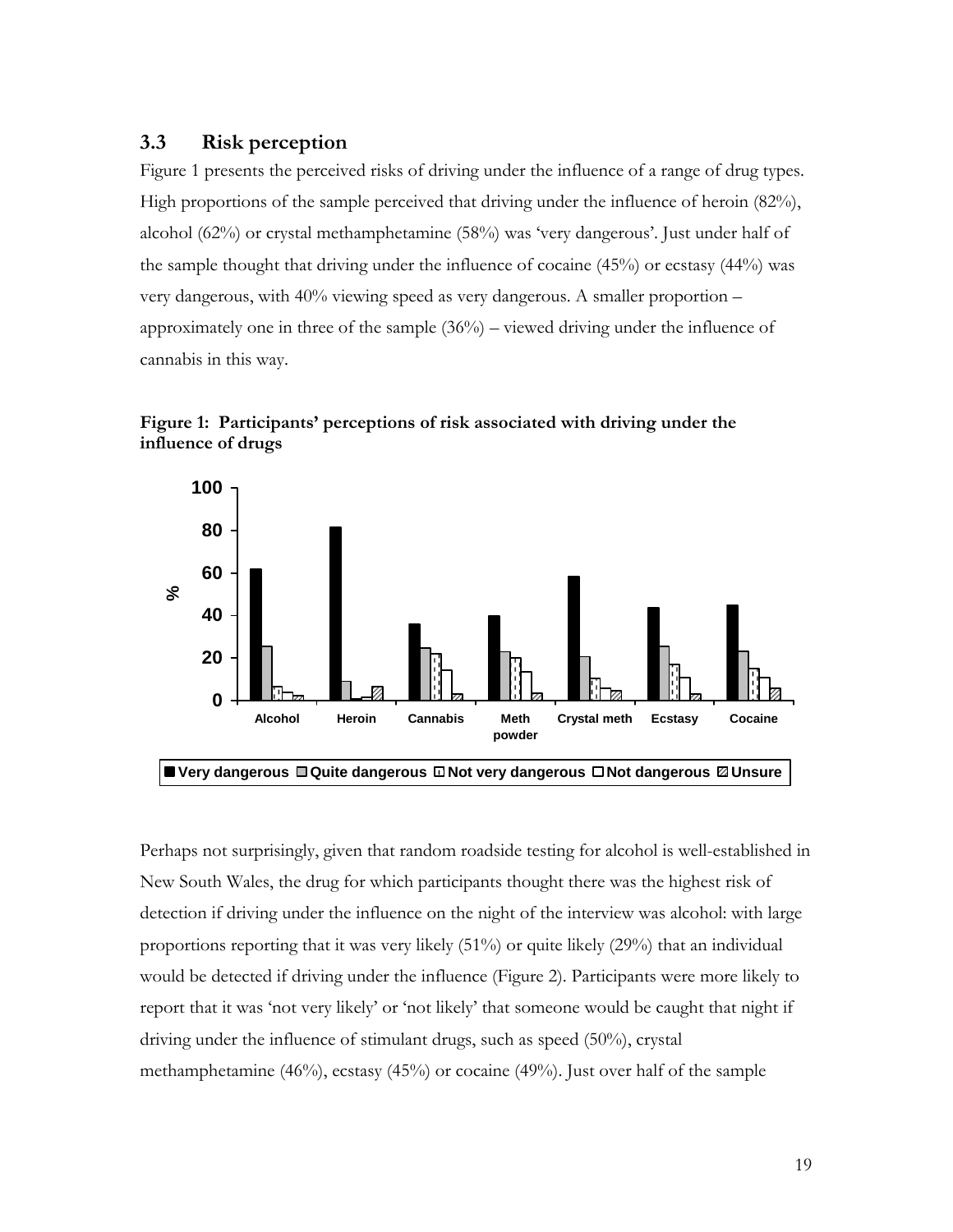<span id="page-33-0"></span>reported that they thought it was not likely or not very likely that persons driving under the influence of cannabis on the night of interview would be caught (50%).





### **3.4 Roadside drug testing**

The vast majority of participants (85%) reported that they had heard of roadside drug testing (Table 6). Large proportions of participants correctly thought that the test would detect the use of ecstasy (86%), methamphetamine powder (78%), crystal methamphetamine (62%) and cannabis (78%). There was some error in the drugs that participants thought could be detected by the test, with around three in five reporting it could detect cocaine (61%) and two in five reporting that the test could also detect heroin (40%). All participants were asked if roadside drug testing would change their clubbing and driving behaviour (Table 6). Thirtyfive percent reported that it would change their behaviour: 8% reported that they wouldn't use drugs if planning to drive, 6% reported that they would wait 2-3 hours before driving after taking drugs, and 18% reported that they would not drive if they were clubbing. Of the 18% who would not drive if taking drugs, 46% reported they would catch a taxi, 39% reported that they would catch public transport and 14% would get someone else to drive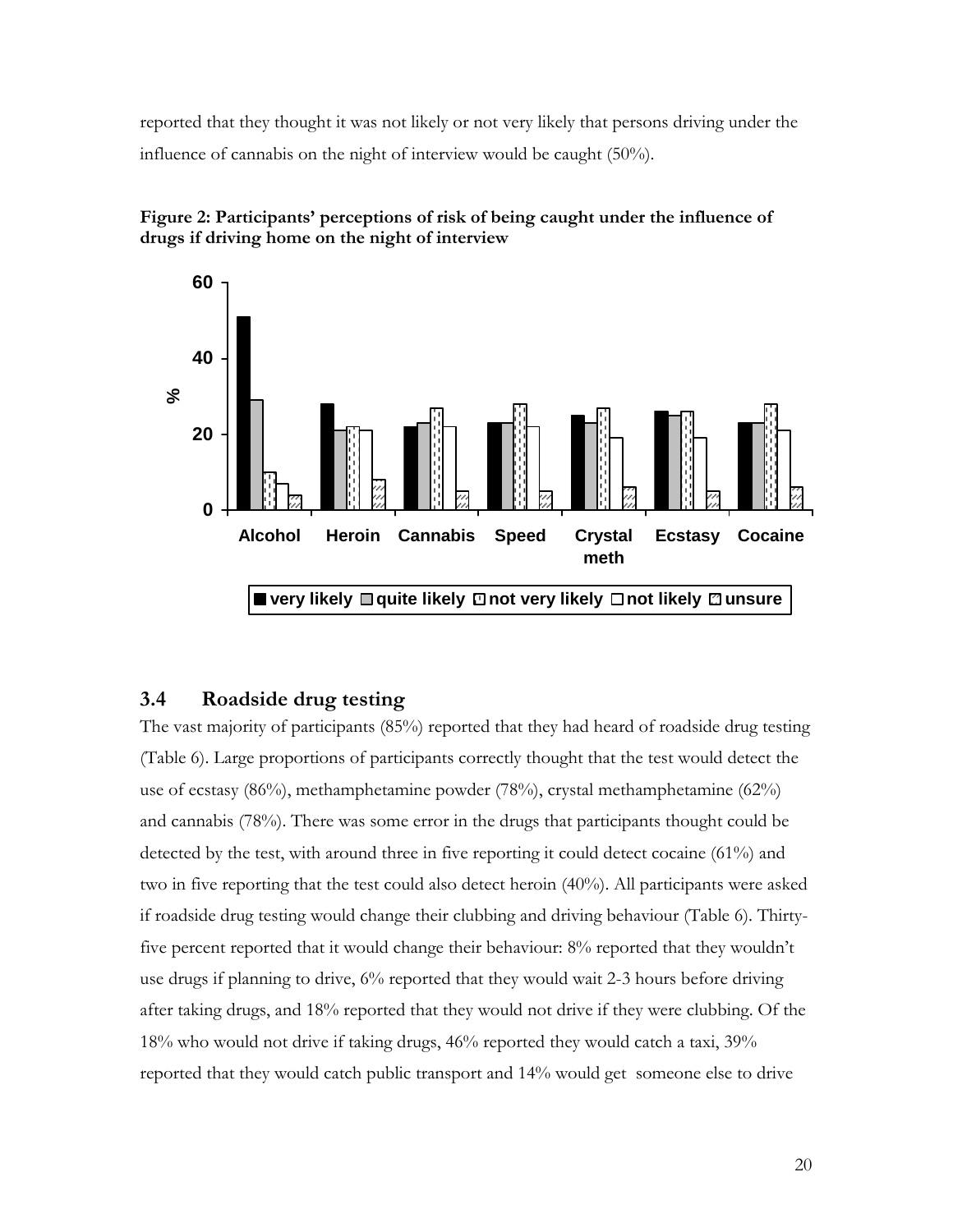<span id="page-34-0"></span>them. Importantly, almost half (46%) of those with a history of drug driving (excluding alcohol) indicated that the test would change their clubbing and driving behaviour.

#### **Table 6: Understanding of roadside drug testing and its effects upon nightclub attendees' intentions to drive**

L.

| % who had heard of the test                                                                                                              |                             |
|------------------------------------------------------------------------------------------------------------------------------------------|-----------------------------|
| % reporting the test could detect                                                                                                        |                             |
| alcohol                                                                                                                                  | 67                          |
| heroin                                                                                                                                   | 40                          |
| ecstasy (MDMA)                                                                                                                           | 86                          |
| methamphetamine powder                                                                                                                   | 78                          |
| crystal methamphetamine ('ice')                                                                                                          | 62                          |
| ritalin                                                                                                                                  | 30                          |
| cannabis                                                                                                                                 | 78                          |
| cocaine                                                                                                                                  | 61                          |
| % reporting the test would change their clubbing and driving behaviourand they<br>would                                                  |                             |
| wait 2-3 hours before driving                                                                                                            | 6                           |
| not drive if they were clubbing                                                                                                          | 18                          |
| not use drugs if clubbing and planning to drive                                                                                          | $\mathcal S$                |
| other                                                                                                                                    | $\mathcal{L}_{\mathcal{L}}$ |
| Not specified                                                                                                                            | 1                           |
| % of those with a history of drug driving (excluding alcohol) who reported the test<br>would change their clubbing and driving behaviour | 46                          |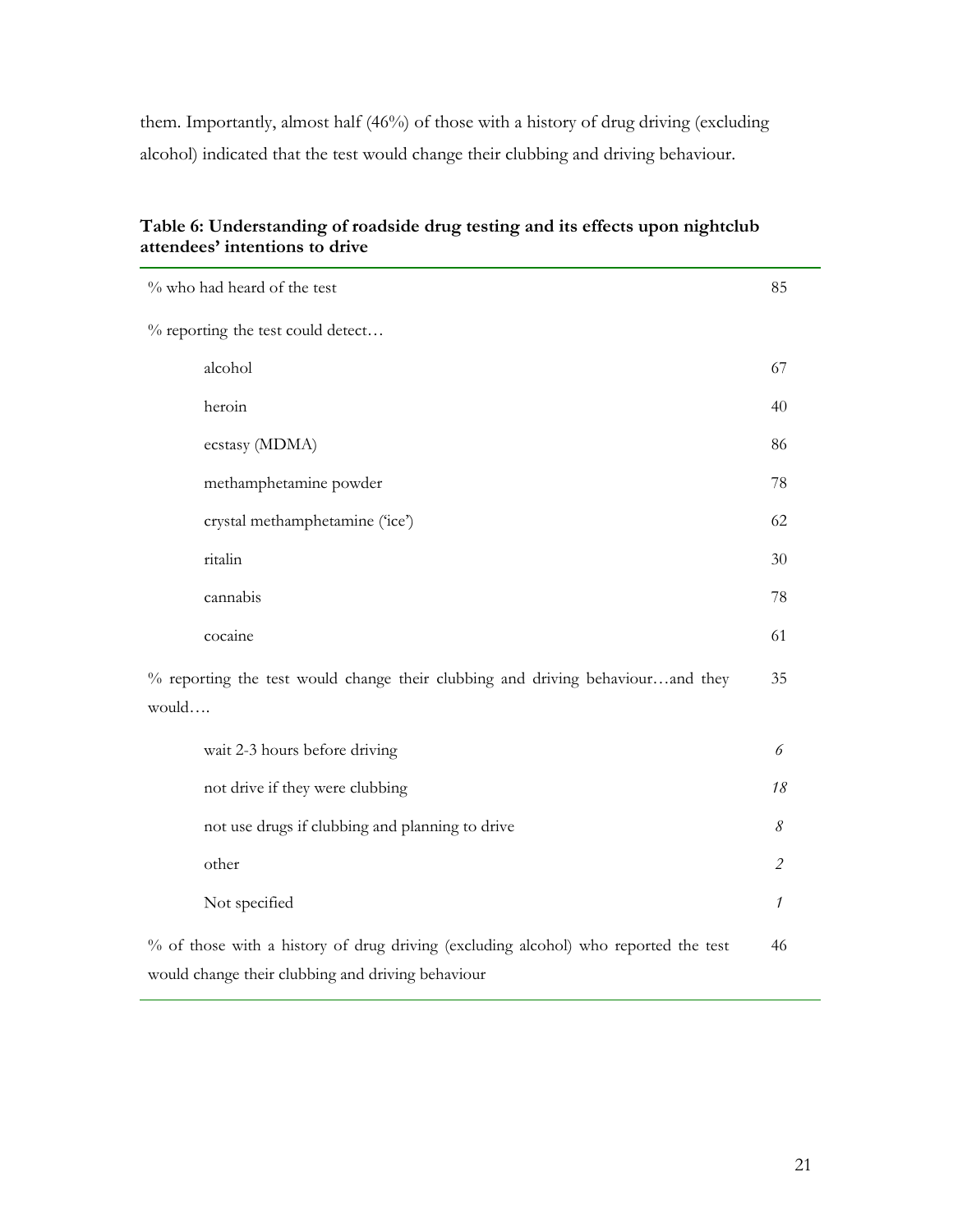#### <span id="page-35-0"></span>**4 DISCUSSION**

The participants interviewed for this study were typically male, young adults who were usually single. Most had completed secondary education. While the majority of this sample had a current drivers licence (82%), a fifth had driven without a valid licence in the past year. It is well documented that young people aged 1724 years are usually over-represented in motor vehicle accidents (Motor Accidents Authority of NSW, 2006), and in keeping with this almost half of the current sample reported having had an accident while driving. It is unclear how this compares to the prevalence of accidents among young people in the general community. The most commonly reported methods of getting to the venue on the last clubbing occasion were either being driven (22%) or driving themselves (28%). Similar proportions reported having used these methods when leaving the venue on the last occasion.

Consistent with other research among regular ecstasy users in Sydney (Dunn, Degenhardt & Stafford, 2006), the persons interviewed in the current study reported relatively high rates of licit and illicit drug use in their lifetime, as well as recently. On the last clubbing occasion almost two-thirds had used alcohol, close to half had used ecstasy, and a quarter methamphetamine powder.

As found in a recent Victorian study of nightclub attendees (Degenhardt et al., 2006), notable proportions reported that they had driven under the influence of a range of licit and illicit drugs at some point in their lives, with significant minorities reporting that they had done so within the past month. These findings suggest that a significant proportion of nightclub attendees in Sydney are likely to place themselves and others at risk when driving under the influence of alcohol and illicit drugs, thus highlighting the need for harm reduction strategies such as RDT.

The usual delay between drug use and driving was a median of two hours for ecstasy, and less than one hour for stimulants such as crystal methamphetamine, methamphetamine powder or cocaine. Such delays are likely to be insufficient to avoid detection in a roadside drug test. It appears that young drivers are in need of further education about their risk of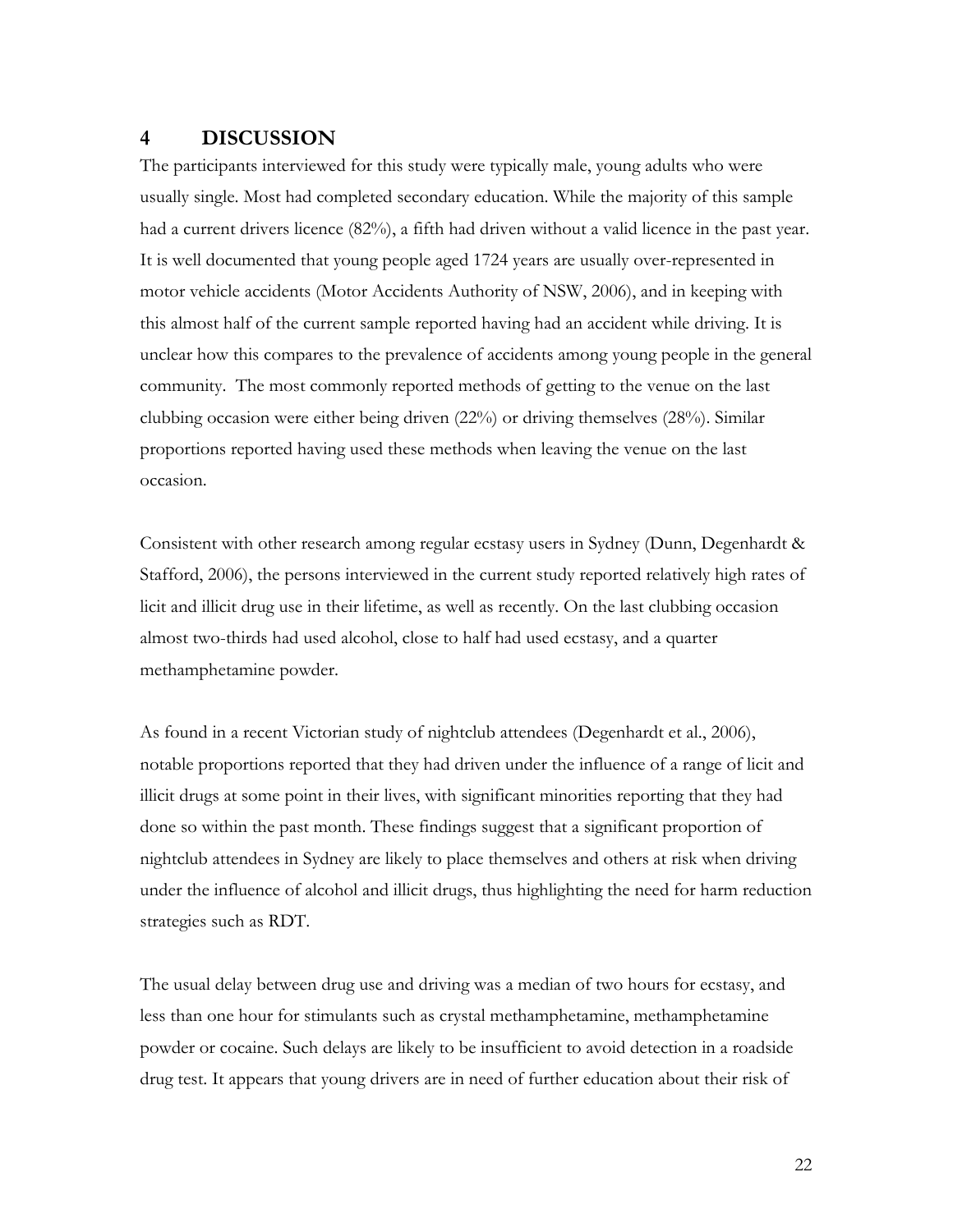detection following use. Many are unlikely to realize, for instance, that in some cases psychostimulants can be detected by roadside testing more than 24 hours after use (Huestis & Cone, 2007). Such knowledge may be useful in modifying the behaviour of nightclub attendees, potentially encouraging them to use alternative modes of transport when travelling to and from nightclub venues. Targeted campaigns outlining not only the effects of drugs on driving behaviour, but also how long the drug can impair driving may add to the deterrent effect of the roadside drug testing.

Perhaps due to the earlier introduction of roadside testing in Victoria, the vast majority of participants reported having heard of roadside drug testing. Importantly, over a third of the sample reported that they would consider changing their clubbing and driving behaviour with the introduction of roadside drug testing. This represents almost half of those who had ever driven under the influence of drugs other than alcohol. It is important to remember that for most of those who reported that their behaviour would change, it did not mean that their drug use patterns would be altered. Most (18%) reported that they would not drive, and 6% would simply wait two to three hours before driving after they had consumed drugs. Nonetheless, a notable minority (8%) would not use drugs if driving. These responses are suggestive of potential reductions in drug driving behaviour among a sample of persons likely to be otherwise placing themselves and others at risk.

One of the lessons learned from the introduction of random breath testing (RBT) in Australia was that to be effective the enforcement campaign needed to be highly visible, conducted as often as possible, rigorously enforced so as to ensure credibility, and well publicised (Homel, Caseldine & Kearns, 1988). RBT relies heavily on creating a perception amongst the driving public that if they drink then drive, their apprehension is inevitable. It is not unreasonable to hypothesise that nightclub attendees are also more likely to change their drug driving behaviour if they perceive their likelihood of being apprehended for drug driving as high. As indicated earlier, it is likely that the New South Wales Police activity will be intelligence driven, targeting drug screening at locations where high-risk drivers are likely to present.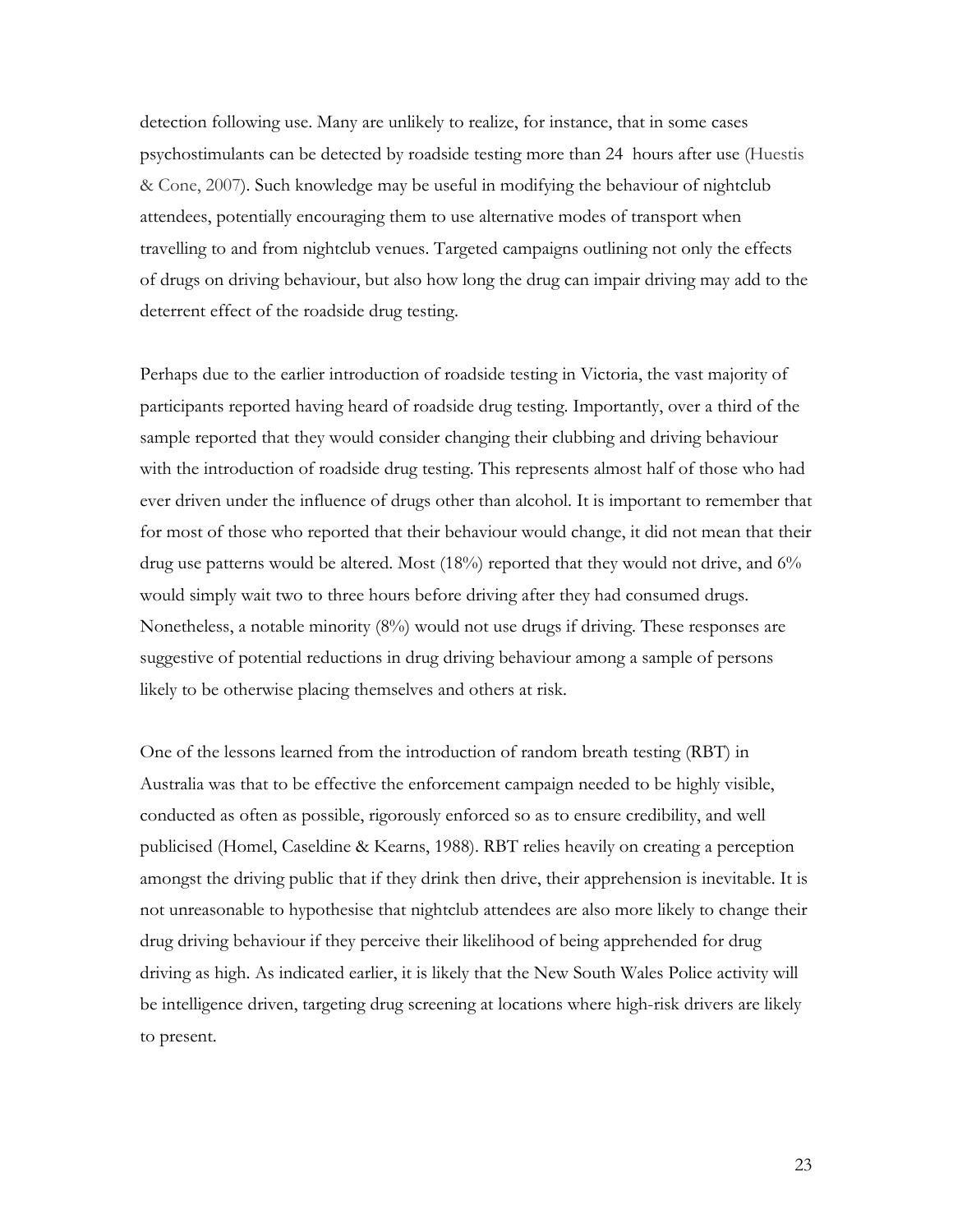<span id="page-37-0"></span>Previous research has shown that two of the reasons offered for driving after using drugs include the cost and limited availability of alternative transport options. While over a third of the sample reported that they would change their drug driving behaviour if roadside drug testing were introduced, organising another driver, using a taxi or another form of public transport, all depend upon availability and cost. Most nightclub areas are in the inner cities and public transport is limited at best in the early hours of the morning and can be extremely expensive. These limit the options that young clubbers have at their disposal, and may explain why so many drive after taking drugs, or are driven by others who make that choice. A roadside drug testing operation that was supported by an increase in transport options for young people traveling to and from nightclub venues, would be likely to maximize the deterrent effect of RDT.

#### **4.1 Conclusions**

The findings of the current study suggest that the introduction of roadside drug testing in New South Wales may have positive impacts upon drug use and driving risk behaviours among a sample of young persons attending nightclubs. Importantly, almost half of those who reported a drug driving history indicated that the test would change their clubbing behaviour, highlighting the potential of RDT to be an effective prevention strategy with favourable public health implications. The success of RDT operations amongst young clubbers will be dependent on ensuring that testing is just part of an overall program. Information provision, and increasing the transport options for young people, will also play a part in reducing the number of young clubbers who use drugs and drive.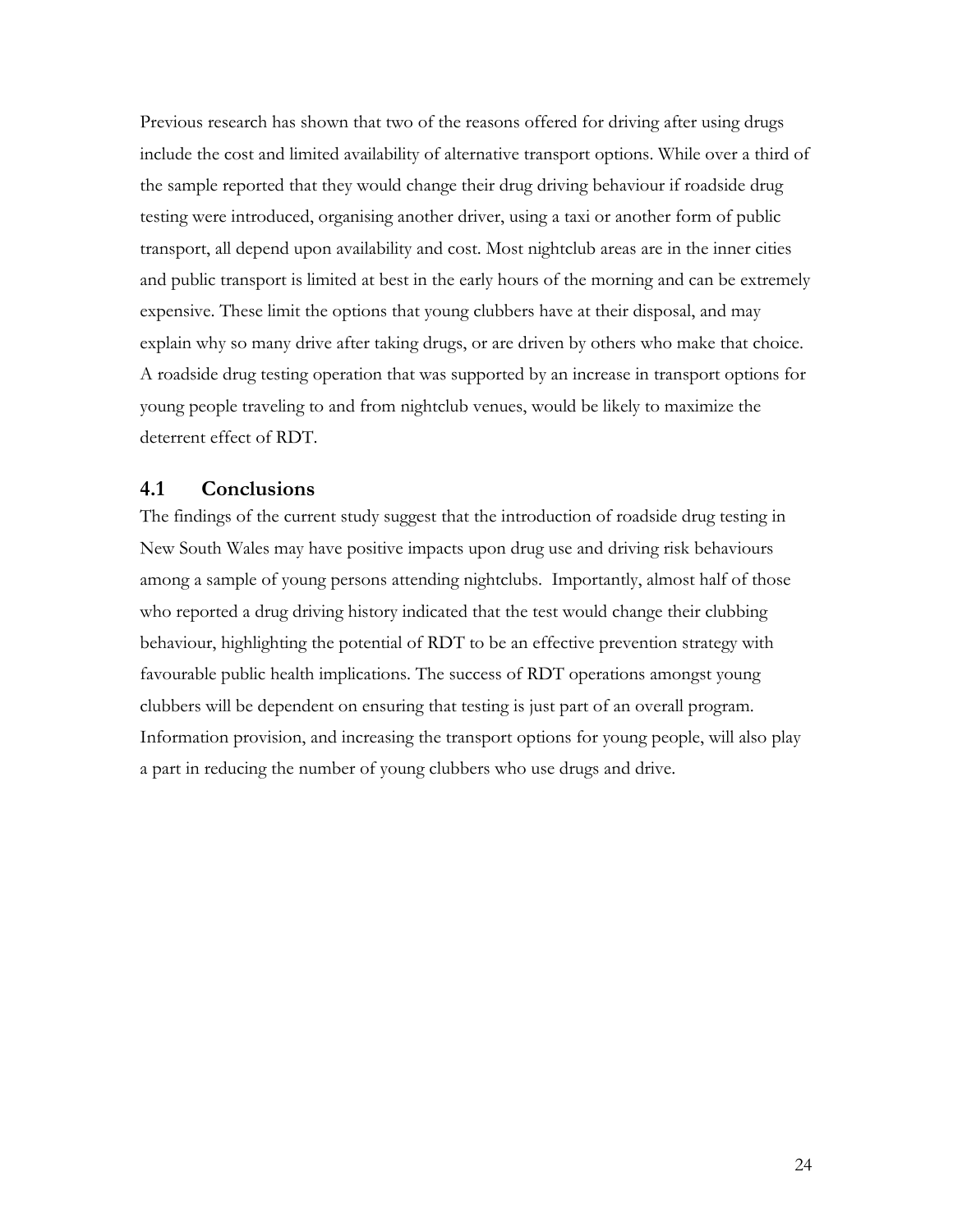#### <span id="page-38-0"></span>**REFERENCES**

- Australian Institute of Health & Welfare (2005). 2004 National Drug Strategy Household Survey. Australian Institute of Health and Welfare, Canberra.
- Akram, G. & Forsyth, A. J. M. (2000). Speed freaks? A literature review detailing the nature and prevalence of dance drugs and driving. *International Journal of Drug Policy, 11,* 265- 77.
- Albery, I., Gossop, M. & Strang, J. (1998). Drivers who use illicit drugs: behaviour and perceived risks. *Drugs: Education, Prevention and Policy, 7,* 39-50.
- Brookhuis, K.A., de Waard, D. & Samyn, N. (2004). Effects of MDMA (ecstasy), and multiple drug use on (simulated) driving performance and traffic safety. *Psychopharmacology, 173,* 440-45.
- Cavallo, A. & Drummond, A. (1994). Evaluation of the Victorian random breath testing initiative. In Proceedings of the Australasian Drink-Drive Conference, pp. 9-19.
- Cirimele, V., Villain, M., Mura, P., Bernard, M. & Kintz, P. (2006). Oral fluid testing for cannabis: On-site OraLine IV s.a.t. device versus GC/MS. *Forensic Science International, 161,* 180-84.
- Degenhardt, L., Barker, B. & Topp, L. (2004). Patterns of ecstasy use in Australia: Findings from a national household survey. *Addiction, 99,* 187-95.
- Degenhardt, L., Dillon, P., Duff, C. & Ross, J. (2006). Driving, drug use behaviour, and risk perceptions of nightclub attendees in Victoria, Australia. *International Journal of Drug Policy, 17,* 41-46.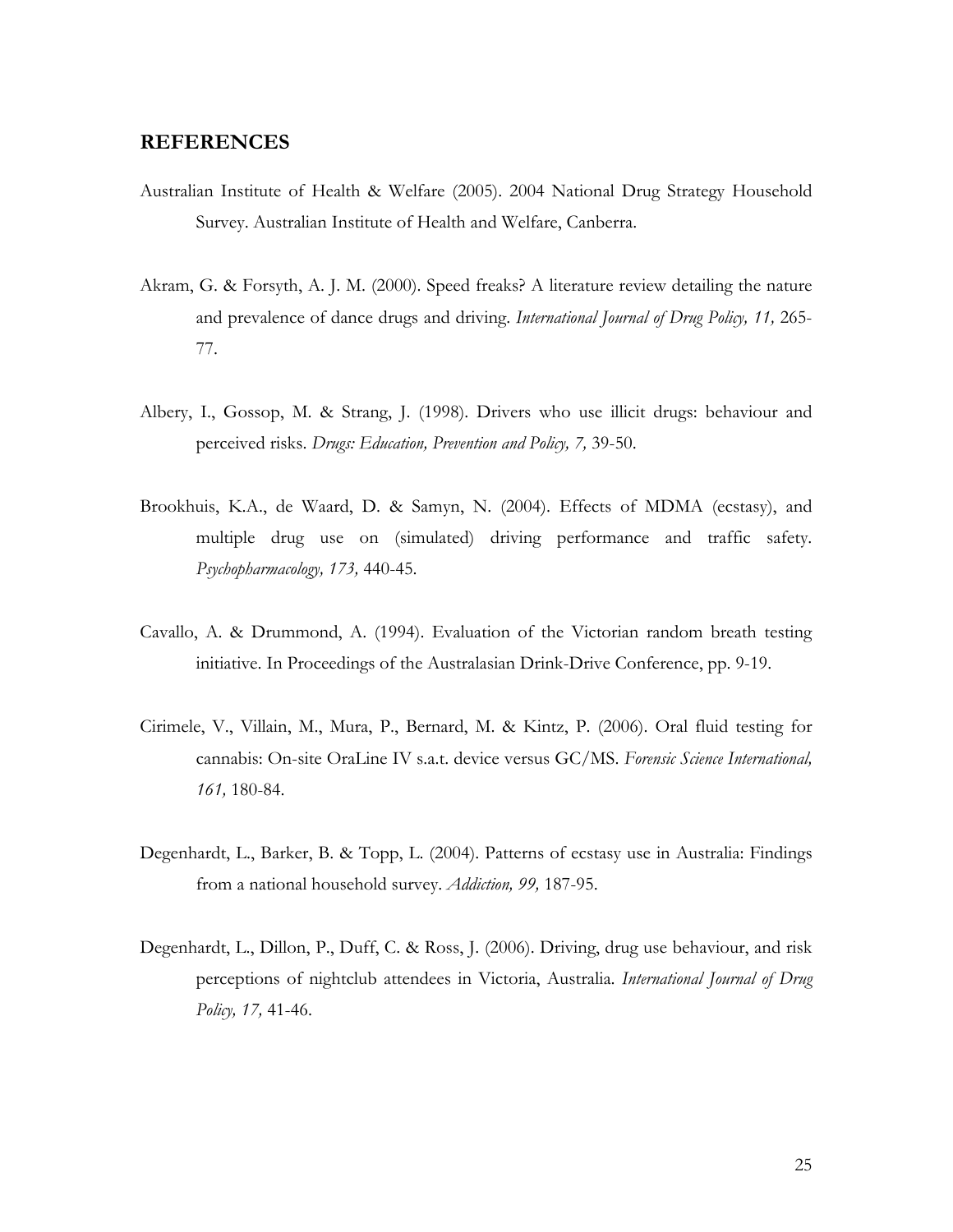- Degenhardt, L. & Dunn, M. (2007). Ecstasy. In J.Ross (Ed), Illicit drug use in Australia: Epidemiology, use patterns and associated harm. Second Edition. Australian Department of Health and Ageing, Canberra.
- Drummer, O.H. (1994). Drugs in drivers killed in Australian road traffic accidents: the use of responsibility analysis to investigate the contribution of drugs to fatal accidents. Victorian Institute of Forensic Pathology, Melbourne.
- Drummer, O.H. (1998). Involvement of drugs in accident causation. Federal Office of Road Safety, Canberra.
- Drummer, O.H., Gerostamoulos, J., Batziris, H., Chu, M., Caplehorn, J.R.M., Robertson, M.D. & Swann, P. (2003). The incidence of drugs in drivers killed in Australian road traffic crashes. *Forensic Science International, 134,* 154-62.
- Dunn, M., Degenhardt, L. & Stafford, J. (2006). NSW Trends in Ecstasy and Related Drug Markets 2005: Findings from the Party Drugs Initiative (PDI). NDARC Technical Report No. 249. National Drug and Alcohol Research Centre, University of New South Wales, Sydney.
- European Monitoring Centre for Drugs and Drug Addiction (1999). Literature Review on The Relation between Drug Use, Impaired Driving and Traffic Accidents. EMCDDA, Lisbon.
- Gascoigne, M., Copeland, J. & Dillon, P. (2004). Ecstasy and the concomitant use of pharmaceuticals. NDARC Technical Report No. 201. National Drug and Alcohol Research Centre , University of New South Wales, Sydney.
- Gieringer, D.H. (1988). Marijuana, driving and accident safety. *Journal of Psychoactive Drugs, 20,*  93-101.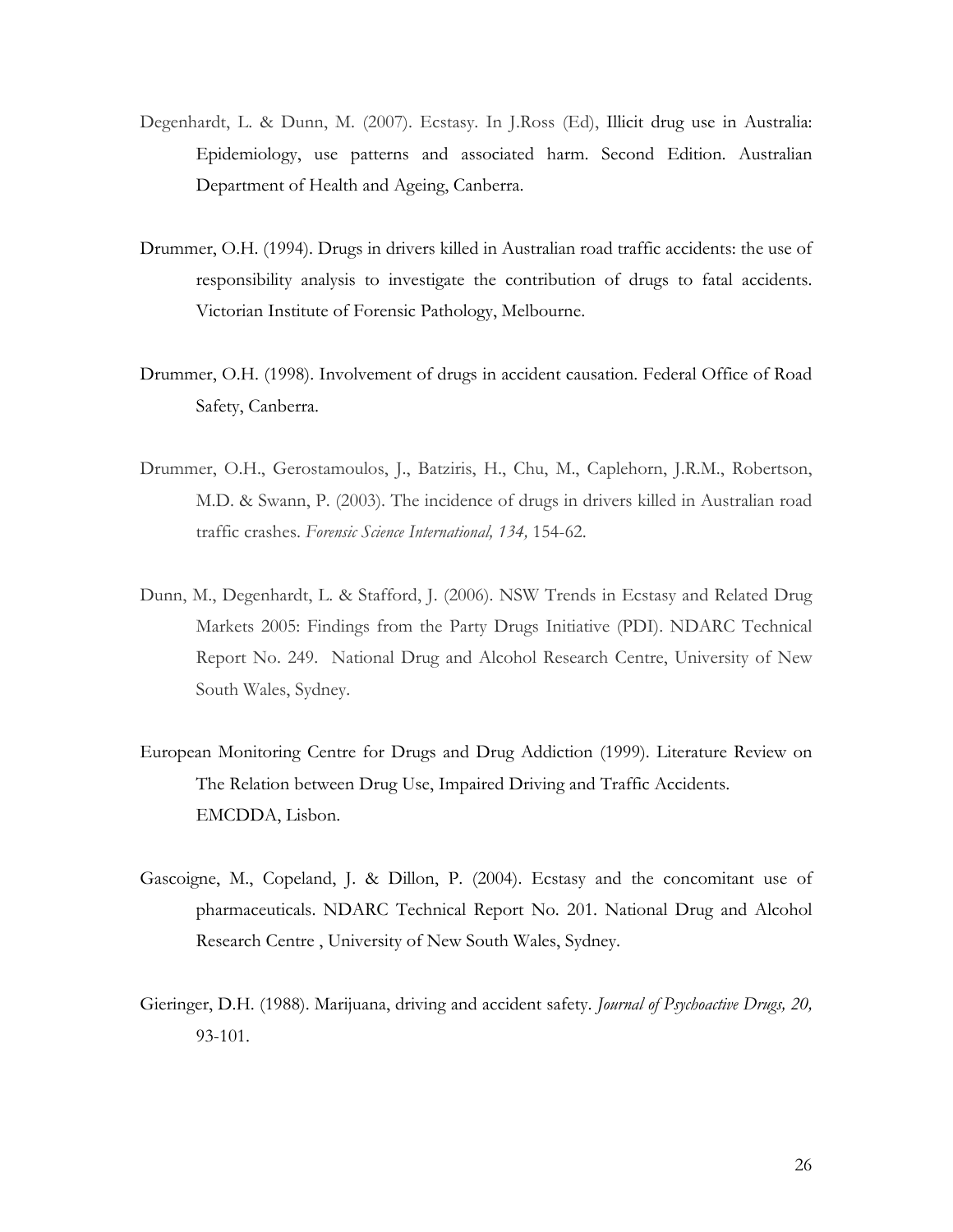- Hall, W., Degenhardt, L. & Lynskey, M. (2001). The health and psychological effects of cannabis use. National Drug Strategy Monograph Series No. 25. Commonwealth Department of Health and Aged Care, Canberra.
- Harrison, W. A. (1996). An exploratory investigation of aspects of drink-driving and enforcement in rural areas of Victoria. Report No. 93. Monash University Accident Research Centre, Melbourne.
- Hernandez-Lopez, C., Farre, M., Roset, P.N., Menoyo, E., Pizarro, N., Ortuno, J., Torrens, M, Cami, J. & de la Torre, R. (2002). 3,4-Methylenedioxymethamphetamine (ecstasy) and alcohol interactions in humans: psychomotor performance, subjective effects, and pharmacokinetics. *Jounal of Pharmacology and Experimental Therapeutics, 300, 236-44*.
- Hingson, R., Heeren, T., Mangione, T., Morelock, S. & Mucatel, M. (1982). Teenage driving after using marijuana or drinking and traffic accident involvement. *Journal of Safety Research, 13,* 33-7.
- Homel, R. (1993). Random breath testing in Australia: Getting it to work according to specifications. *Addiction, 88,* 27S-33S.
- Homel, R., Caseldine, D. & Kearns, I. (1988). Drink driving Counter-Measures in Australia. *Alcohol Drugs and Driving, 4,* no 2.
- Huestis, M.A. & Cone, E.J. (2007) Methamphetamine Disposition in oral fluid, plasma, and urine. *Annals of the New York Academy of Sciences, 1,098,* 104-21.
- Hurst, P. M. (1987). Amphetamines and driving. *Alcohol, Drugs and Driving, 3,* 13-7.
- Kuypers, K.P.C., Samyn, N. & Ramaekers, J.G. (2006). MDMA and alcohol effects, combined and alone, on objective and subjective measures of actual driving performance and psychomotor function. *Psychopharmacology, 187,* 467-75.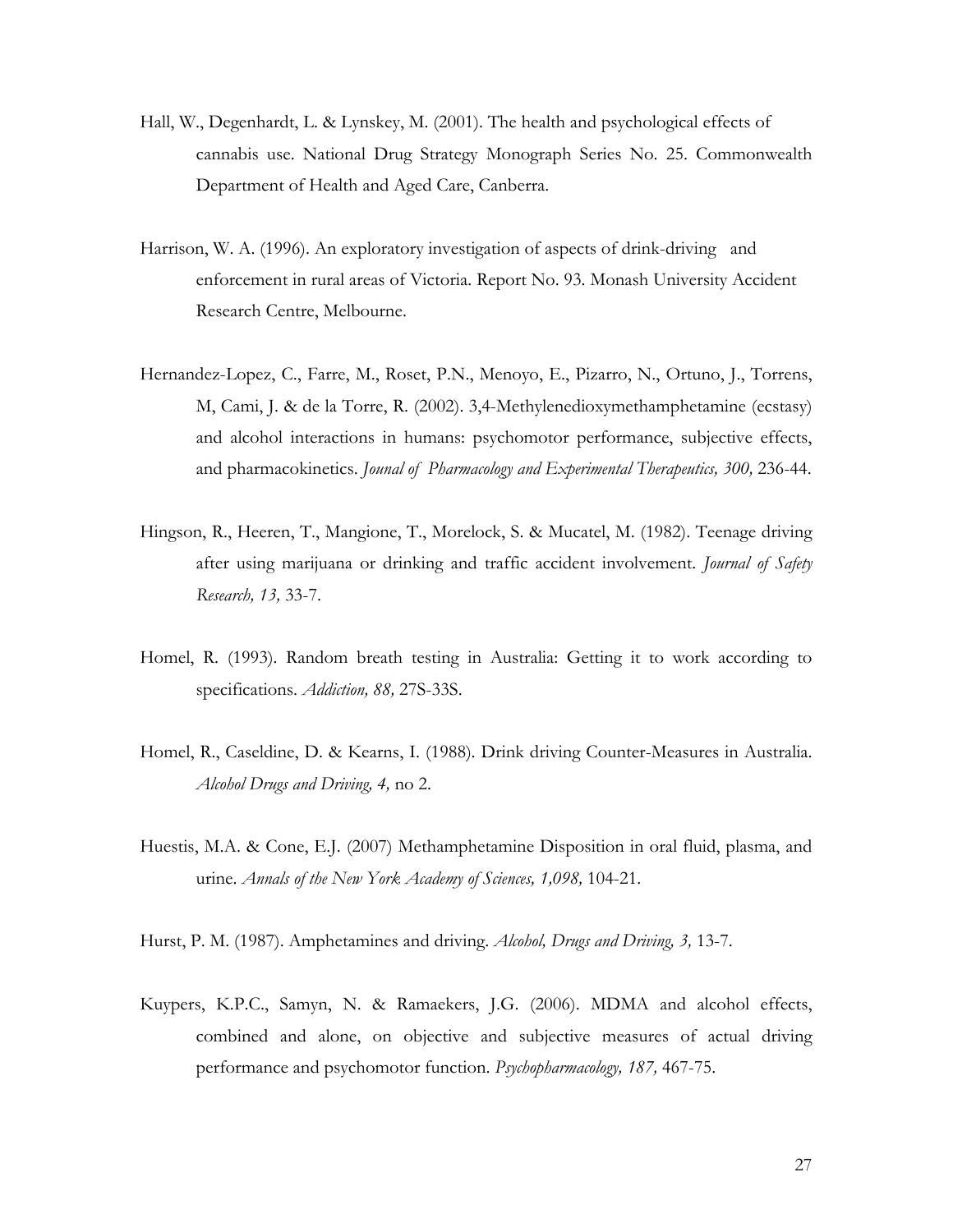- Lamers, C.T., Ramaekers, J.G., Muntjewerff, N.D., Sikkema, K.L., Samyn, N., Read, N.L., Broohuis, K.A. & Riedel, W.J. (2003). Dissociable effects of a single dose of ecstasy (MDMA) on psychomotor skills and attentional performance. *Journal of Psychopharmacology, 17,* 379-87.
- Lenton, S. & Davidson, P. (1999). Raves, drugs, dealing and driving: Qualitative data from a West Australian sample. *Drug and Alcohol Review, 18,* 153-61.
- Logan, B.K. (1996). Methamphetamine and driving impairment. *Journal of Forensic Sciences, 41,*  457-464.
- McKetin, R. (2007). Methamphetamine. In J. Ross (Ed), Illicit drug use in Australia: Epidemiology, use patterns and associated harm. Second Edition. Australian Department of Health and Ageing, Canberra.
- Mills, K.C., Spruill, S.E., Kanne, R.W., Parkman, K.M. & Zhang, Y. (2001). The influence of stimulants, sedatives, and fatigue on tunnel vision: risk factors for driving and piloting. *Human Factors, 43,* 310-27.
- Mixmag (1999). Happy Sundays. *Mixmag, 96,* 69-73.
- Moloney, M. (1994). Management of RBT operations in Victoria. In Proceedings of the Australasian Drink-Drive Conference, pp. 71-83.
- Motor Accidents Authority of NSW. (2006). Motor Accidents Authority Annual Report 2005-2006. Sydney: Motor Accidents Authority of NSW, Sydney.
- Neale, J., McKeganey, N. & Hay, G. (2001). Recreational drug use and driving: A qualitative study. The Scottish Executive Central Research Unit, Glasgow.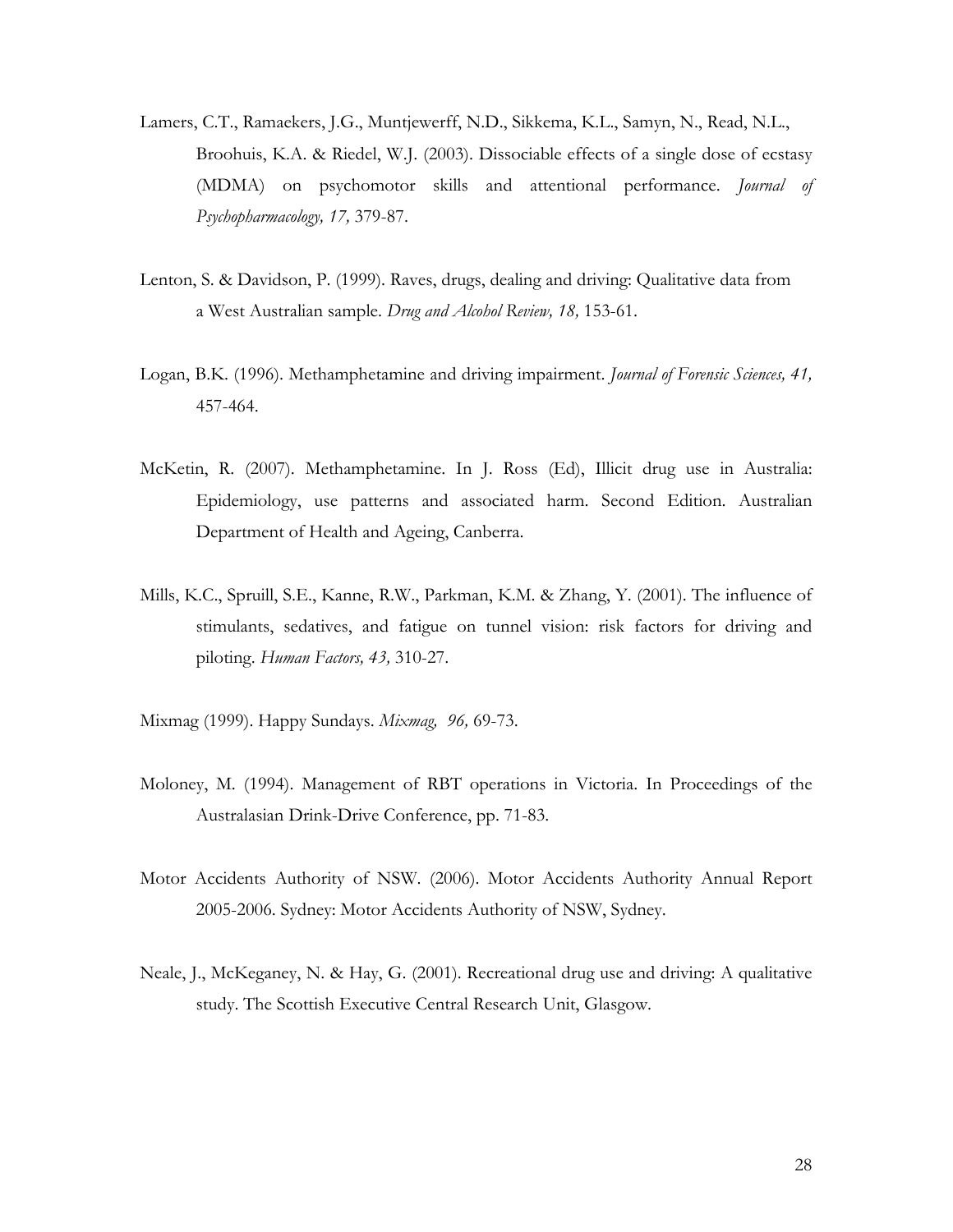Ramaekers, J.G., Kuypers, K.P.C. & Samyn, N. (2006) Stimulant effects of 3,4 methylenedioxymethamphetamine (MDMA) 75 mg and methylphenidate 20 mg on actual driving during intoxication and withdrawal. *Addiction, 101,* 1614-21.

Roads and Traffic Authority (RTA) (2007). Drugs and driving. http://www.rta.nsw.gov.au

- Robbe, H.W.J. & O'Hanlon, J. (1993). Marijuana's effect on actual driving: Summary of a 3 year experimental program. In H. Utzelmann, G. Berghaus, & G. Kroj. (Eds), Alcohol, drugs and traffic safety, pp. 603-11 (Verlag TUV Rheinland, Koln).
- Robbe, H.W.J (1994). Influence of marijuana on driving. Institute for Human Psychopharmacology, University of Limberg, Maastricht.
- Sheehan, M. (1994). Alcohol controls and drink-driving: The social context. FORS Monograph CR 142. Vol. 3, pp. 1-8. AGPS, Canberra.
- Siegel, R. K. (1987). Cocaine use and driving behaviour. *Alcohol, Drugs and Driving, 3***,** 1-8.
- Silber, B.Y., Papafotiou, K., Croft, R.J., Ogden, E., Swann, P. & Stough, C. (2005). The effects of dexamphetamine on simulated driving performance. *Psychopharmacology,179,*  536-43.
- Smart, R. & Feyer, D. (1976). Drug use and driving among high school students. *Accident Analysis & Prevention, 8,* 33-8.
- Smiley, A. (1999). Marijuana: On road and driving simulator studies. In H. Kalant, W. Corrigall, W. Hall. & R. Smart. (Eds), The health effects of cannabis, pp. 171-93. Addiction Research Foundation, Toronto.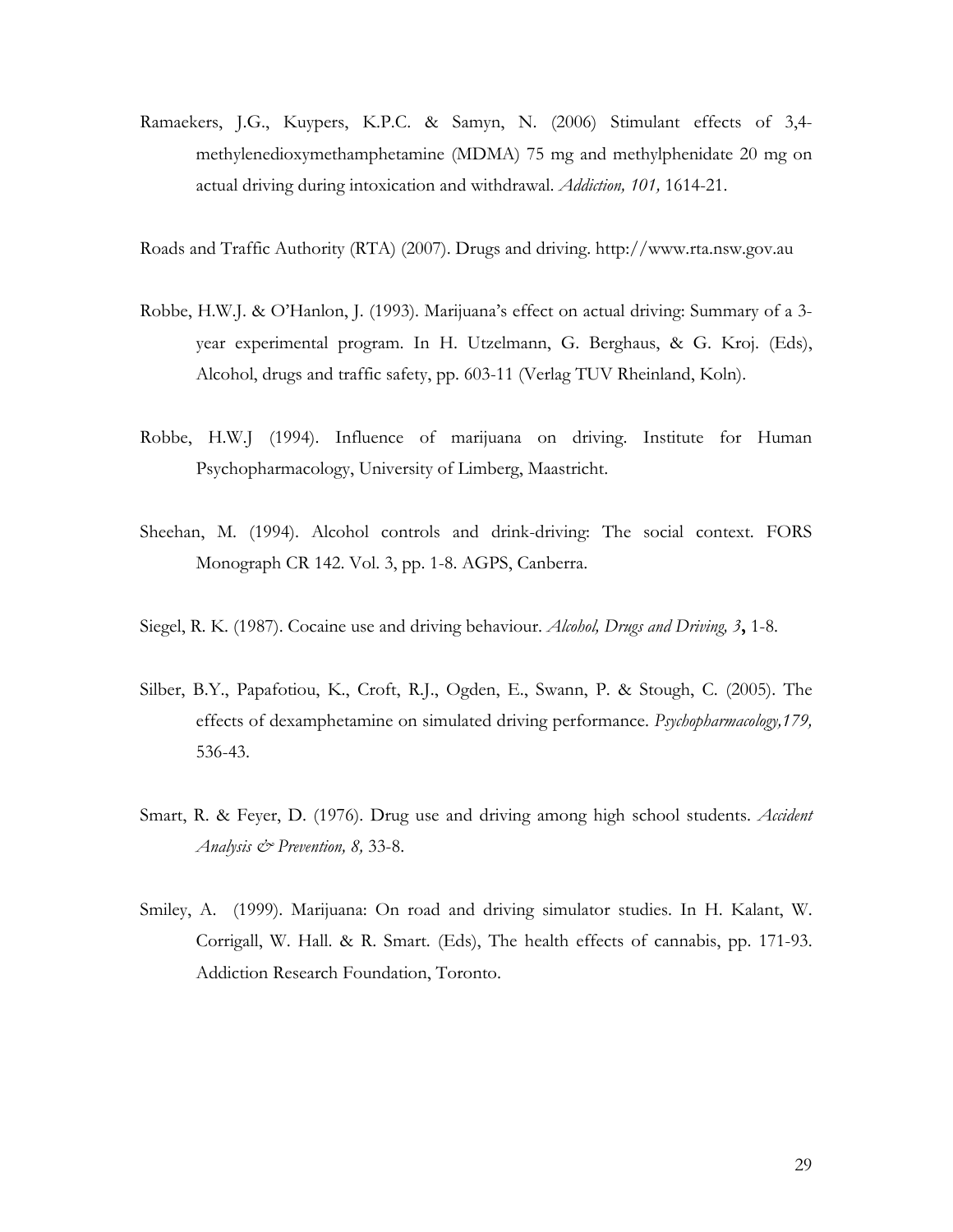- Stafford, J., Degenhardt, L., Agaliotis, M., Chanteloup, F., Fischer, J., Matthews, A., Newman, J., Proudfoot, P., Stoove, M., & Weekley, J. (2005). Australian trends in ecstasy and related drug markets 2004: Findings from the Party Drugs Initiative*.* NDARC Monograph No. 57. National Drug and Alcohol Research Centre, University of New South Wales, Sydney.
- Swann, P. (2004). Saliva testing for Illicit drugs: New drug legislation. TWU Victoria/Tasmania Branch, Melbourne.
- Watson, B., Fraine, G. & Mitchell, L. (1995). Enhancing the effectiveness of RBT in Queensland. In School of Justice Administration (Ed), Prevention of alcohol related road crashes: social and legal approaches conference, pp. 31-49. Griffith University, Brisbane.
- Vollrath, M. and Widera, T. (2000). Alcohol and illegal drug use while driving by recreational drug users in Germany. In International Conference on Alcohol, Drugs and Traffic Safety Stockholm.